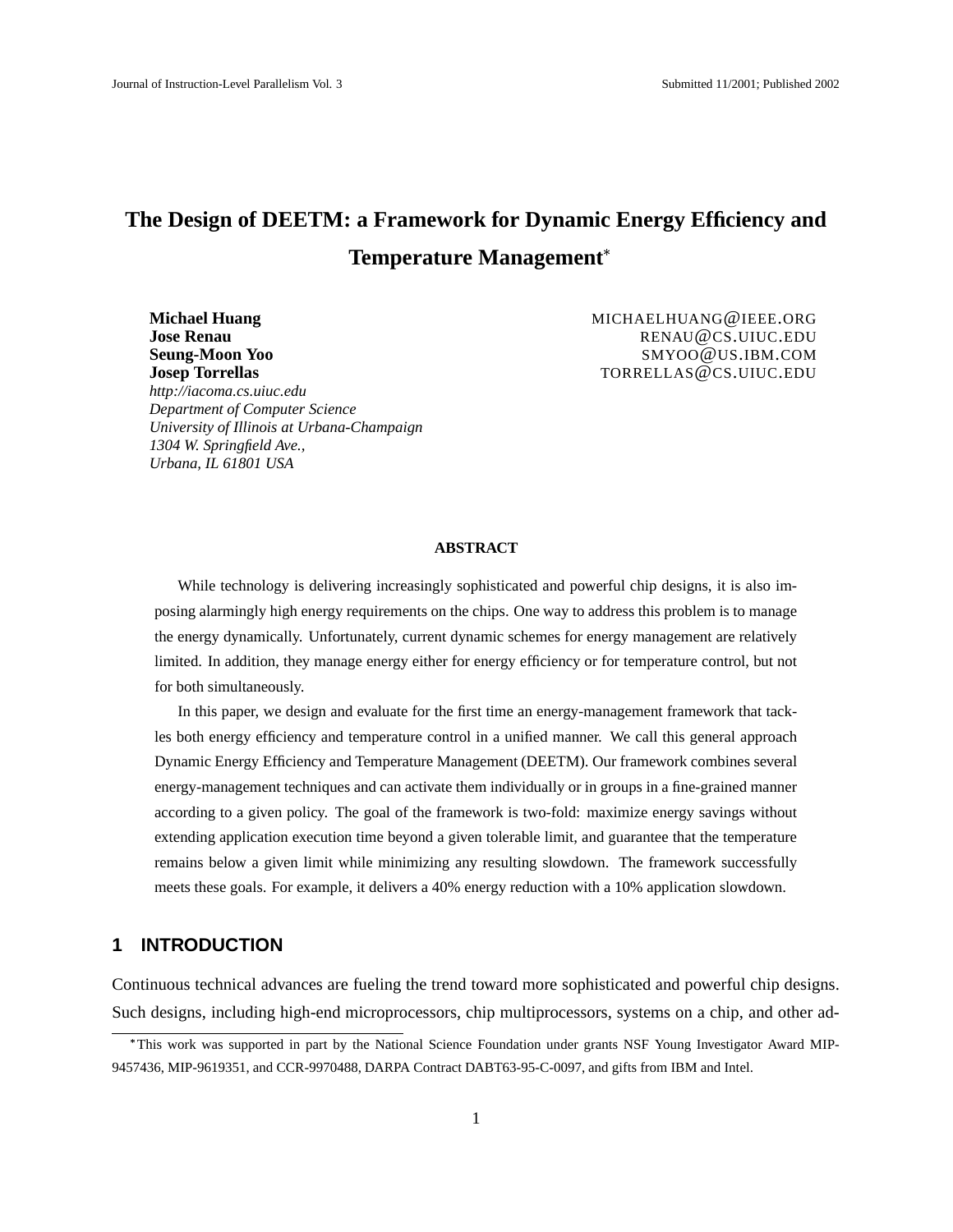vanced embedded systems are quickly increasing their functionality and clock rates. Unfortunately, they are also increasing their energy consumption requirements alarmingly.

One way to address this problem is to explicitly manage the energy consumed in the chips. There are two main aims of energy management: to ensure that the energy is used efficiently and to guarantee that power consumption is never so high that the chip reaches dangerous temperature levels.

Efficient energy use is desirable in all systems. However, it is critical in portable devices, where battery energy is limited. It is also an important way to reduce cost in systems that have periods of idle time, also called slack [1]. Slack appears not only in interactive and real-time systems; it also occurs in generalpurpose environments like web servers or routers with high-end processors where the performance is often bottlenecked by the network.

Likewise, curbing high power consumption to limit high temperatures is useful in all systems. It enables lower-cost packaging and cooling systems for the chips. It also makes the chip more reliable. Finally, it may enable a more aggressive design or a higher clock speed.

To address these two issues, namely energy efficiency and temperature control, many low-power architectural techniques have been proposed and implemented. For example, they include putting the system in sleep mode  $[2]$ ; scaling the voltage and/or frequency  $[1, 3, 4]$ ; switching contexts to a job that consumes less power [5]; reconfiguring hardware structures [6]; gating pipeline signals, for example to control speculation [7, 8]; throttling the instruction cache [2]; clock optimizations, including multiple clocks and clock gating [9]; better signal encoding [9]; low power memory design techniques [10] like bank partitioning or divided word line; low power cache design techniques like cache block buffering [11], sub-banking [12, 13], or filter caches [14]; and TLB optimizations [15].

While most of these techniques are likely to be useful for the upcoming, high-energy consuming chips, we feel that their effectiveness can be enhanced. To start with, while some of these techniques have been used adaptively [1, 5, 6, 7, 8, 16], many others have been designed to be always active. In reality, for many of the latter, it would be advantageous to turn them on and off dynamically, based on the requirements of the application and the environmental conditions. They could enable useful energy-performance tradeoffs.

In addition, most of these techniques were proposed to work independently of each other. If we combined many of them in a single framework that can activate and deactivate them individually or in groups according to a given policy, the resulting system could be both more powerful and more flexible.

Finally, proposed dynamic approaches have targeted either energy efficiency [1, 6, 8, 16] or temperature control [5, 7] but not both simultaneously. If a multi-technique framework can combine support for both aspects, it can become a fairly complete approach to energy management.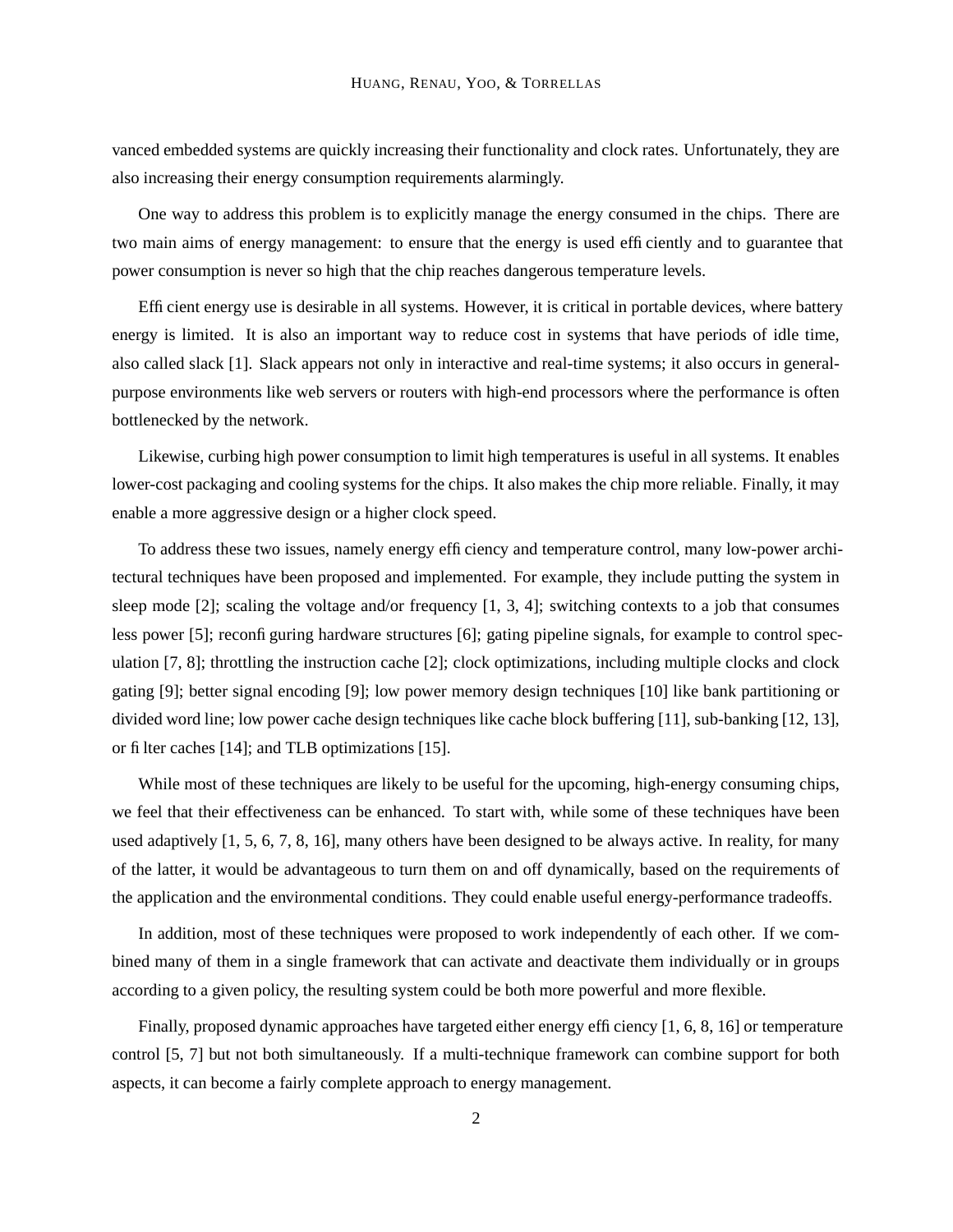The general approach of dynamically managing energy for both energy efficiency and temperature control we call *Dynamic Energy Efficiency and Temperature Management (DEETM)*. The contribution of this paper is the design and evaluation for the first time of one such DEETM framework. Our framework supports a combination of energy-management techniques. The framework has two goals: (i) maximize the savings of energy in the chip without extending the execution time of the application beyond a given tolerable limit, and (ii) guarantee that the temperature of the chip remains below a given limit while minimizing any resulting slowdown. In our evaluation, we show that the framework satisfies these goals. For example, it delivers a 40% energy reduction with a 10% application slowdown.

This paper is organized as follows: Section 2 presents the design and implementation of our framework for DEETM; Section 3 discusses how we evaluate it; Section 4 evaluates the framework; and Section 5 presents related work.

# **2 A FRAMEWORK FOR DEETM**

In this section, we describe our framework for DEETM: its main ideas (Section 2.1), the algorithm used (Section 2.2), the software interface (Section 2.3), some related issues (Section 2.4), and the techniques included in the framework (Section 2.5).

### **2.1 Main Ideas**

Advanced chips can benefit from a dynamic framework that manages energy in a fine-grained manner to accomplish two goals. The first one is *temperature control*: guaranteeing that the temperature of the chip remains below a given limit while minimizing any slowdown. The second goal is *energy efficiency control*: maximizing the savings of energy in the chip without extending the execution of the application beyond a tolerable limit.

For the framework to be versatile, it should include multiple techniques for energy management. Different techniques may target the energy consumption in different components of the chip, for example processor cores, I-caches, D-caches, or DRAM arrays. They may, instead, target the same component but do so with a different energy-performance tradeoff. In such an environment, the framework can dynamically activate the techniques individually, concurrently, gradually with a priority order, or even in a mutually exclusive manner.

As initial support for the framework, we assume that the chip contains a distributed thermal sensor along the lines of a PowerPC [2] and a counter with the number of instructions executed. In addition, it contains two registers, *MaxTemp* and *MaxSlowdn*, which are set in software with the maximum temperature allowed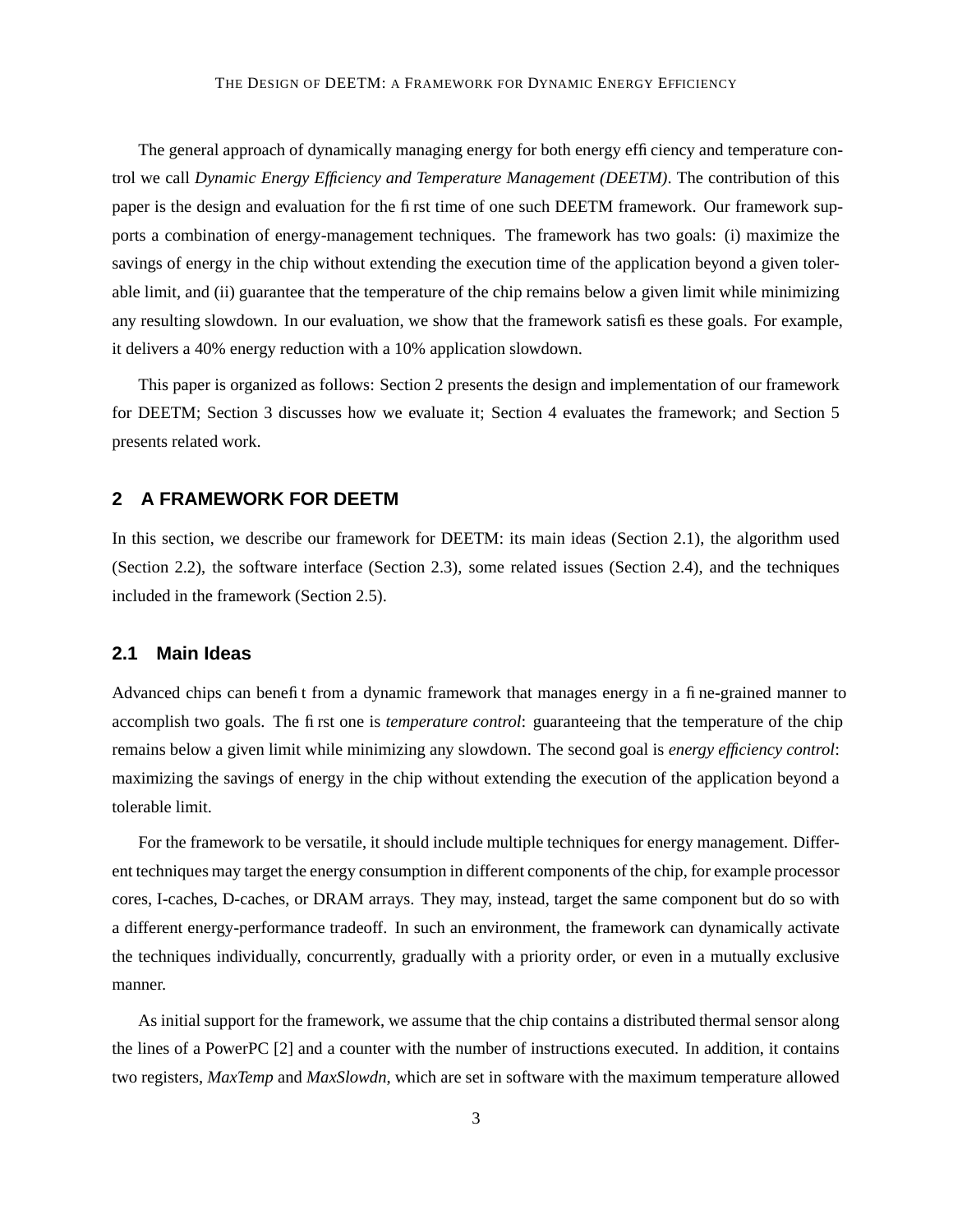and the maximum job slowdown that can be tolerated, respectively.

# **2.2 Algorithm Description**

Our framework includes two algorithms: a temperature-limiting one called *Thermal* and an energy-saving one called *Slack*. They try to satisfy the first and second goals discussed above, respectively. These algorithms control the activation of a set of energy-management techniques.

At any given time, the set of techniques that are active is called the *Current Set*. These techniques may have been selected by the Thermal or by the Slack algorithm. The set of techniques that are selected by the Thermal algorithm is called the *Thermal Set*.

The two algorithms work as follows. When the Thermal algorithm runs, it compares the current temperature to the temperature limit. Depending on the result, it may add or subtract one technique to or from the Thermal Set. When the Slack algorithm runs, it first deactivates the Current Set to measure the baseline IPC value of the application. Then, it activates the Thermal Set and possibly additional techniques until the new IPC shows that the tolerable slack is used up.

To adapt to changing conditions, these algorithms run periodically. The period between runs we call *Macrocycle*. Since the two algorithms do not need to have the same period, we define a thermal macrocycle and a slack macrocycle (Figure 1-(a)).

The thermal macrocycle should be set roughly to the time taken by the thermal sensor to detect a change in temperature after a technique is activated. Since heat transfer occurs at the ms level [17], the thermal macrocycle has to be of the order of a few ms, possibly 1-15 ms. If the macrocycle is too short, the Thermal algorithm will overreact, since there is not enough time to feel the effect of any newly activated technique. However, if it is too long, we risk damaging the chip with a temperature that is over the limit for too long. The appropriate length of the macrocycle is different in each system. It depends on the heat dissipation characteristics of the chip and the sophistication of the distributed thermal sensor.

Selecting the slack macrocycle is not as delicate. However, since the Slack algorithm decides what fraction of the time to activate each technique for, based solely on the IPC at the beginning of the macrocycle, we need to pay attention to two issues. First, the macrocycle should be short enough not to miss significant changes in application behavior. Otherwise, the resulting slowdown may be very different than initially expected. In practice, a macrocycle of the order of a few ms, possibly 1-15 ms, is appropriate.

The second issue is that slack macrocycles should all have the same duration and not be cut off short. The reason is that, when the Slack algorithm runs, its calculations use the expected duration of the macro-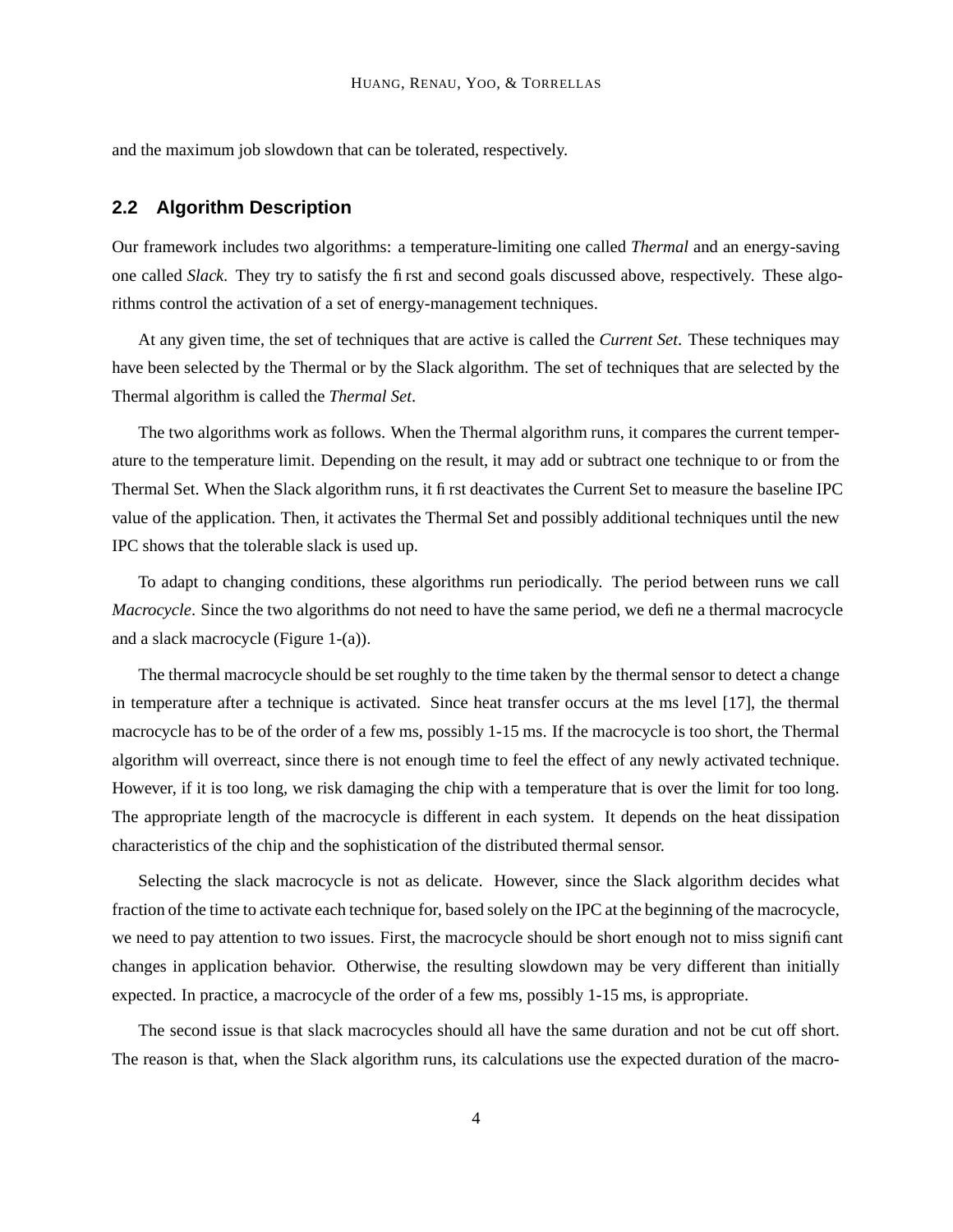

Figure 1: Algorithms used in our framework.

cycle to decide the length of time to activate each technique for. Cutting the macrocycle short makes such calculations inaccurate. We will see later how we address this issue.

In the following, we describe the two algorithms in detail. Note that in both algorithms we strive to deliver large energy reductions without excessive slowdowns. Consequently, we prefer techniques that minimize the product of the energy consumed by the application times the execution time (*energy-delay product* [9]). As a result, both algorithms pick the techniques to activate in the same order. Such order follows a ranking set up by the OS or application based on the expected energy-delay product impact of each technique.

#### **Thermal Algorithm**

The Thermal algorithm is typically implemented as an interrupt handler in the OS. Alternatively, it could be implemented in hardware. The algorithm is shown in Figure 1-(b). If the thermal sensor indicates a temperature higher than *MaxTemp*, the next highest-priority technique not yet in the Thermal Set is added to it. Otherwise, if it indicates a temperature lower than a low-threshold value *MinTemp*, the lowest-priority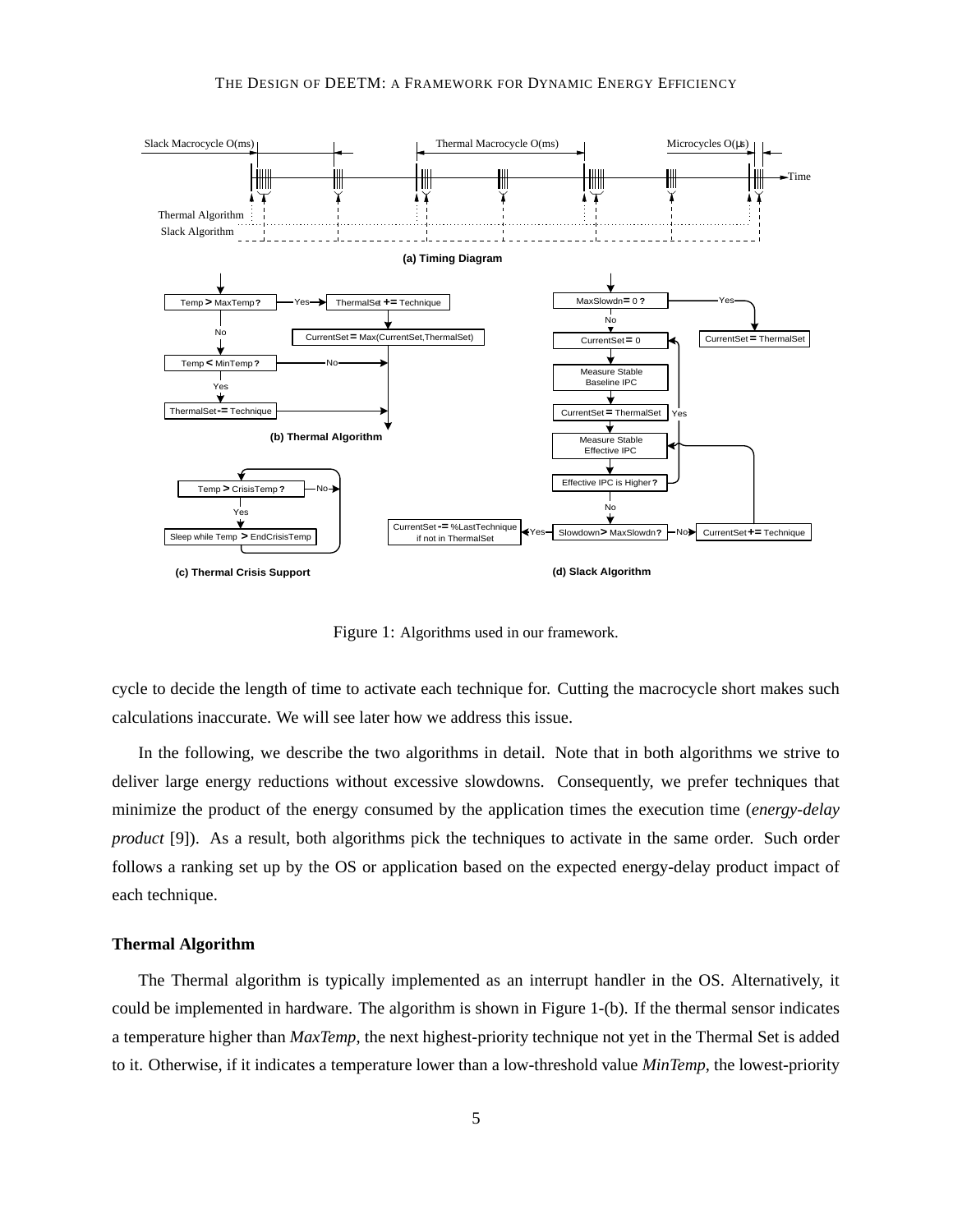technique in the Thermal Set is removed.

If we have added a new technique to the Thermal Set, before leaving the algorithm, we set the Current Set to the maximum of Current and Thermal Sets. This is done to ensure that the new technique is immediately active. If a technique was removed from the Thermal Set, however, it cannot be removed from the Current Set until the Slack algorithm runs.

*MinTemp* is set to minimize instability. A sophisticated design can keep a different *MinTemp* for each of the techniques. To choose the appropriate *MinTemp* for a given technique, we can use past profiles to estimate the temperature reduction that the technique delivers under usual conditions. Then, we set *MinTemp* to slightly less than *MaxTemp* minus the average value of such a temperature reduction. With this approach, we minimize the chances that the deactivation of a technique brings us back to over *MaxTemp*.

Some techniques like putting the system in sleeping mode have a relatively predictable effect on energy consumption. In this case, the Thermal algorithm may decide to apply these techniques for only a fraction of the upcoming Thermal macrocycle. Also, if the Thermal algorithm is implemented in software, a fairly sophisticated decision-making algorithm can be used. For example, when the temperature reaches the limit, the operating system may initiate a context switch to an application that consumes less power [5].

Note that, in some cases, we may not be able to prevent the temperature from rising over the limit. For example, such a situation may be caused by a virus. For this reason, the chip must include support for a thermal crisis. One possible such support is shown in Figure 1-(c): if the temperature reaches a *CrisisTemp* temperature, the hardware unconditionally sets the system to sleep until the temperature is safely lower than *CrisisTemp*.

#### **Slack Algorithm**

The Slack algorithm is implemented in hardware instead of as an OS routine. The reason is that, every time that it runs, it needs to repeatedly measure the number of instructions executed by the application at  $\mu$ s-level intervals. After several such measurements in the background, the algorithm makes the decision. These intervals we call *Microcycles* (Figure 1-(a)). We will see that, for higher accuracy, a microcycle is of the order of a few  $\mu$ s.

The Slack algorithm is shown in Figure 1-(d). If no slowdown can be tolerated, the Current Set is simply set to the Thermal Set. Otherwise, the Current Set is deactivated so that the hardware can measure the stable baseline IPC of the application. To compute the IPC, the hardware reads at microcycle intervals the counter of instructions executed. It may take several readings until a reasonably stable IPC is obtained. Note that by deactivating all techniques for several  $\mu$ s we do not risk a dangerous temperature surge because the time is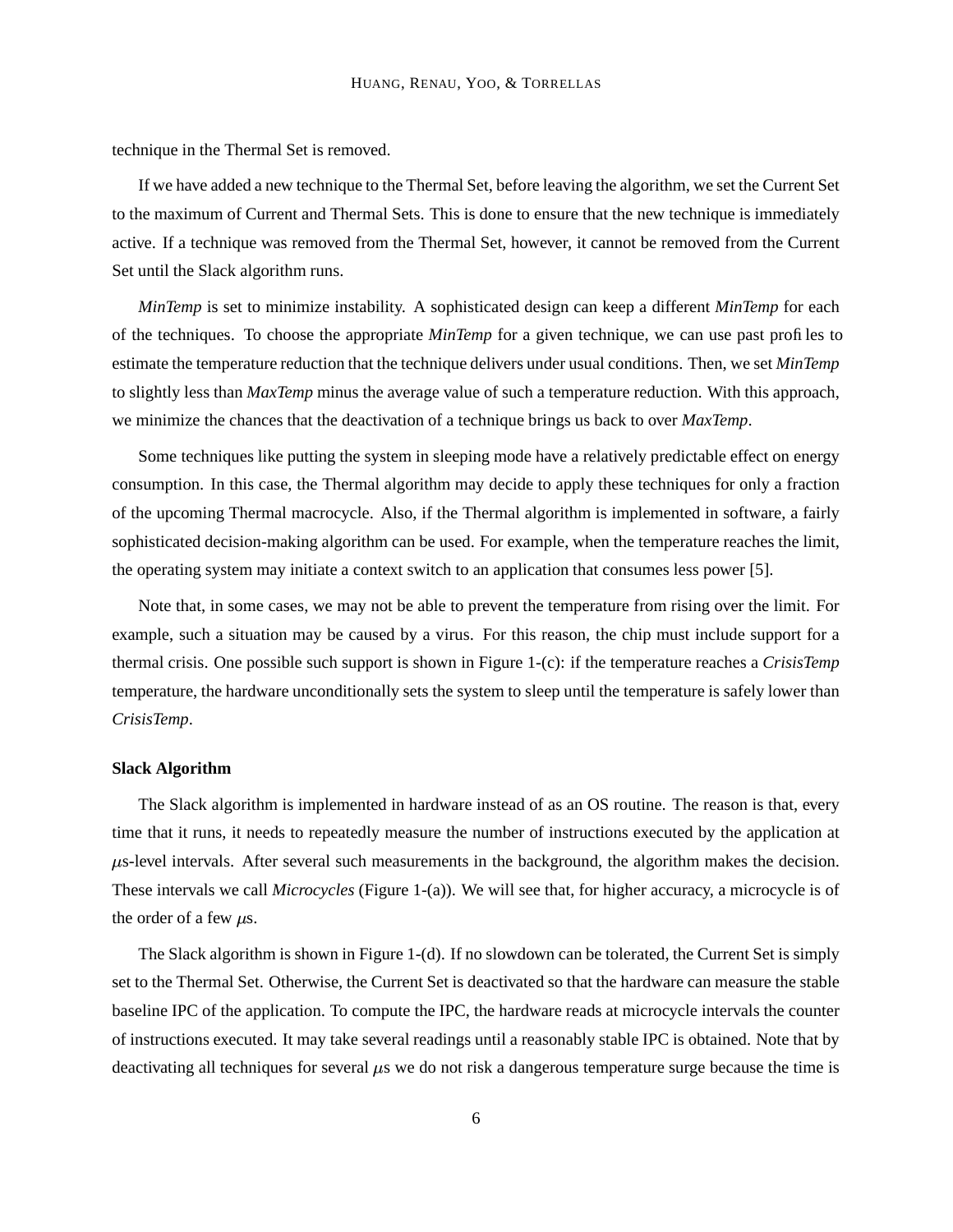too short.

We then set the Current Set to the Thermal Set and, to find out the resulting slowdown, calculate the new *effective* IPC. The new effective IPC is the new measured IPC plus a correction if the Thermal Set includes techniques that change the clock frequency. Note that, if the Thermal Set includes only techniques whose effect on the IPC are predictable, there is no need to de-activate the techniques: the measured IPC can simply be corrected. One example of a predictable technique is voltage-frequency scaling.

With this new effective IPC, we can compare the slowdown caused by setting the Current Set to the Thermal one, to the maximum tolerable slowdown (*MaxSlowdn*). If *MaxSlowdn* is higher, we augment the Current Set with the next highest-priority technique not yet in it and again measure the effective IPC. This process is repeated until the application slowdown is equal to or higher than *MaxSlowdn*. If the slowdown is higher than *MaxSlowdn*, the last technique that has been added to the Current Set is marked as active for only a fraction of the Slack macrocycle, such that the final slowdown ends up being no higher than *MaxSlowdn*. The only exception is when this last technique added belongs to the Thermal Set, in which case, it cannot be deactivated. Finally, when we reach this point, the algorithm exits.

Every time that we go through the loop of adding a new technique to the Current Set, the hardware may need to take several measurements spaced one microcycle apart, until a stable IPC is obtained. Unfortunately, it is possible that, at the same time, the application also goes through a change in its regime that induces a change in IPC. In this case, to avoid confusing our algorithm, we proceed as follows. If the effective IPC suddenly becomes higher after activating a technique, it is clear that the regime changed. If we pressed on with more techniques until we reached the original target IPC, we would be slowing down the application beyond the tolerable limit. Consequently, as shown in Figure 1-(d), we stop the algorithm and restart it from the beginning.

If, instead, the regime change is in the opposite direction, our algorithm will not notice it: we will assume that the technique just activated is solely responsible for the large IPC reduction. However, this is fine. Our algorithm will end up producing a conservative solution: in the final system, the true slowdown relative to the baseline execution will be less than it could be tolerated. Consequently, the end user is not negatively affected.

Note that some of the techniques used may have non-trivial activation delays. Such is the case, for example, for voltage-frequency scaling, which takes  $10\n-20$   $\mu$ s to activate or deactivate [3]. Such delays, however, are negligible compared to the duration of a macrocycle. For example, if a slack macrocycle takes 2 ms, activating and deactivating voltage-frequency scaling takes only about 2% of the macrocycle. Furthermore, because the impact of voltage-frequency scaling on the IPC is fairly predictable, we do not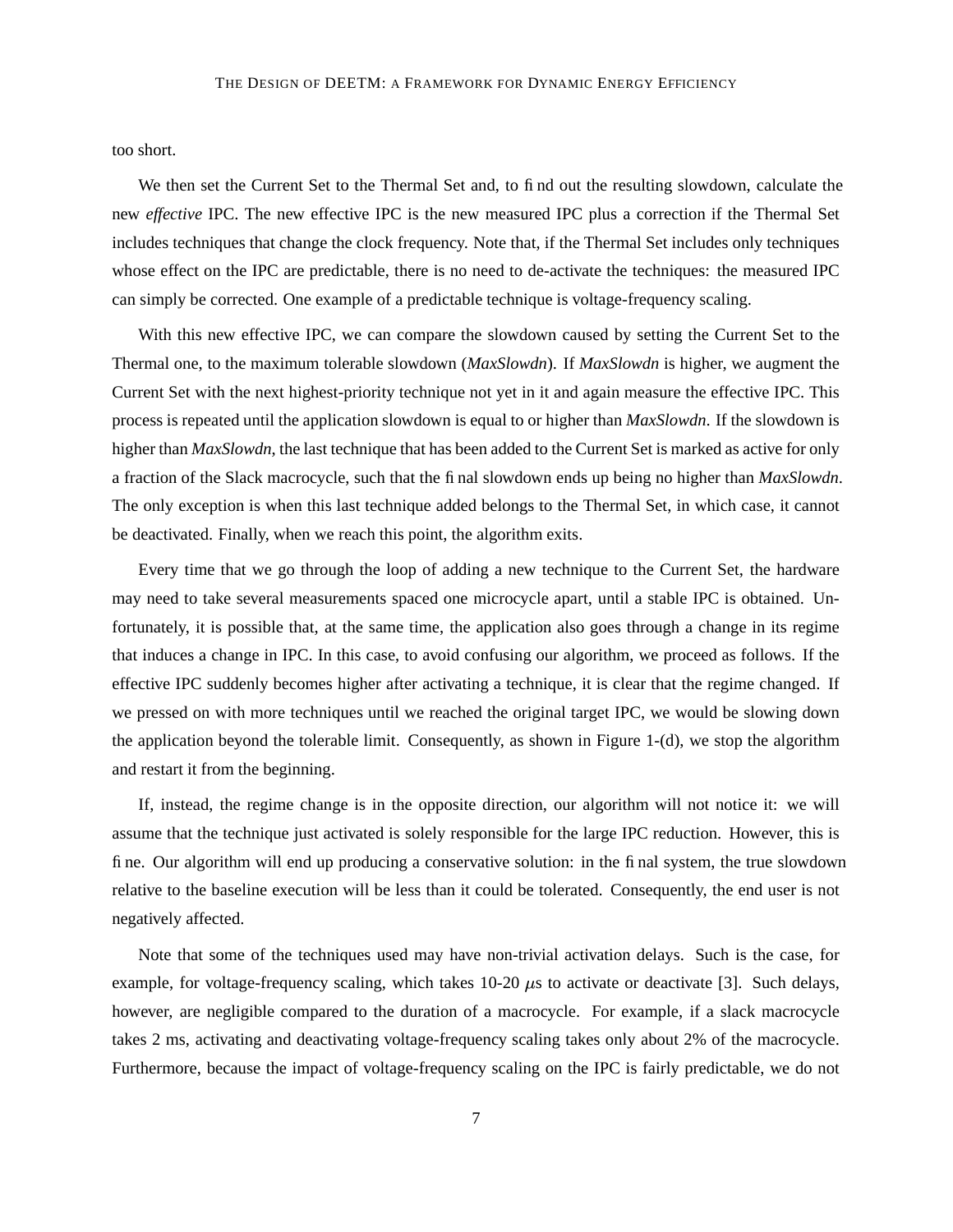need to deactivate it at every beginning of a macrocycle to estimate the baseline IPC. This fact further reduces overhead.

Finally, since both the Thermal and the Slack algorithms may update the Current Set, we need to prevent inconsistencies. To this end, and also to ensure that slack macrocycles are not cut off short, we propose the following timing (Figure 1-(a)). We choose the slack macrocycle so that a thermal one contains several slack macrocycles plus a few  $\mu$ s. After the OS has executed the Thermal algorithm and is about to return execution to user mode, it sets the hardware to trigger the next run of the Slack algorithm in a few  $\mu$ s. We set this delay so that, when the Slack algorithm finally runs, it finds the user application in a warmed-up state. From then on, the Slack algorithm runs periodically, always in the background. Finally, when an interrupt triggers the Thermal algorithm again, the first action of the OS is to temporarily disable the hardware that triggers the Slack algorithm. If it so happens that the Slack algorithm was running at the time, this action stops it and automatically sets the Current Set to the Thermal Set.

### **2.3 Software Interface**

The *MaxTemp* and *MaxSlowdn* registers presented above are part of our framework's software interface. In addition, for each energy-management technique, the interface contains a register with the relative priority of activation of the technique (Figure 2). All registers are set by the OS, although *MaxSlowdn* can also be set by the application. With this support, our algorithms can decide what techniques to include at any time in the Current Set.



Figure 2: Software interface of our framework.

However, the OS should also have a means to directly overwrite the decisions taken by our default algorithms. This capability can be useful when the OS has specific information on the performance or energy characteristics of the application that is running. Such information may be available from a profile of the application.

One way to extend the interface is to allow the OS to overwrite the decisions of the algorithms as shown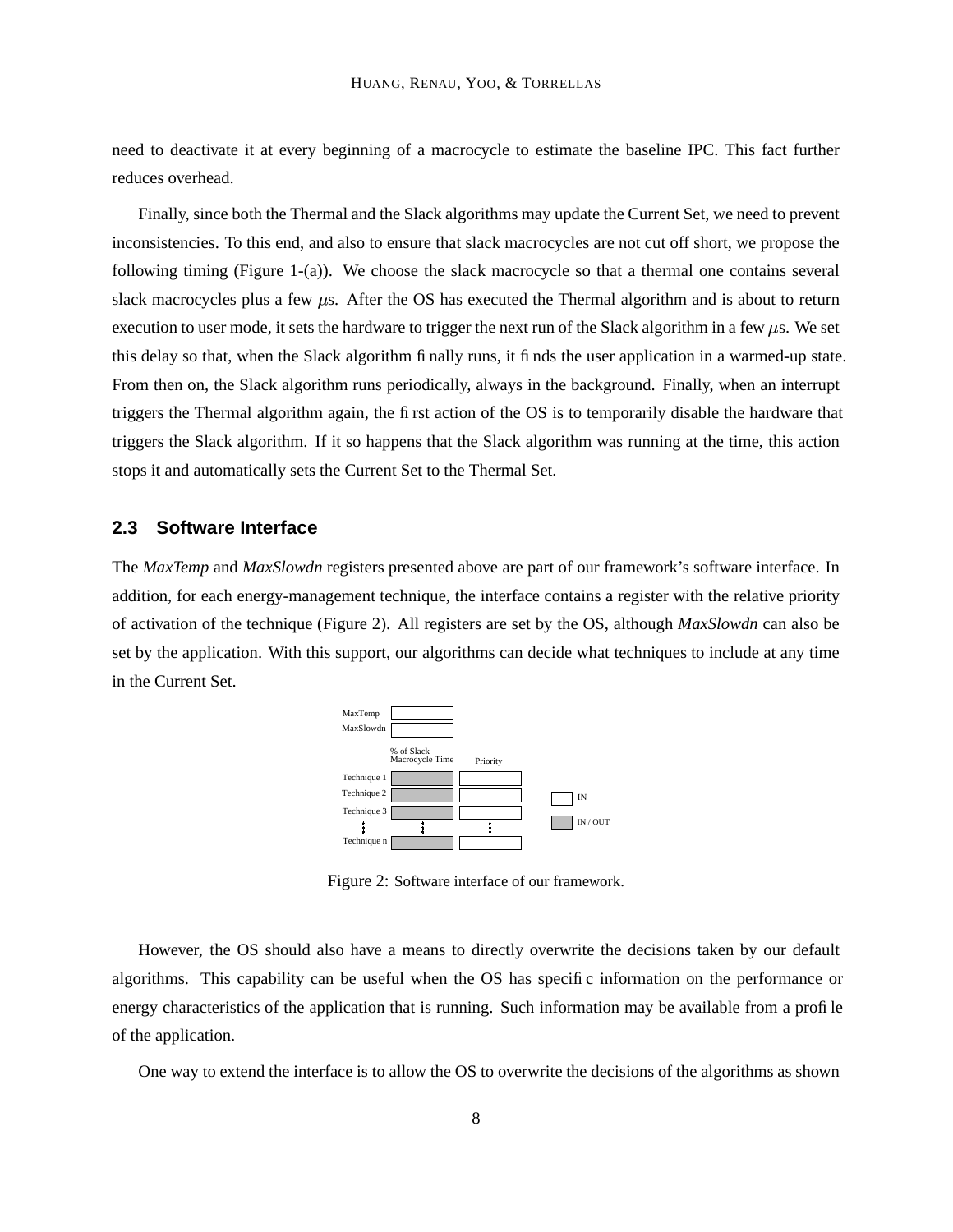in Figure 2. We add one input/output register for each technique in the framework. For a given technique, the register indicates the fraction of the slack macrocycle for which the technique is activated. While these registers are automatically set by the Slack algorithm as it adds techniques to the Current Set, they can also be overwritten by the OS.

# **2.4 Related Issues**

Two important related issues are whether to implement the algorithms in hardware or in software, and whether to make the decisions in a centralized or distributed manner in the chip. We consider these issues next.

#### **2.4.1 Hardware vs Software Implementation**

The Thermal algorithm is implemented as an OS interrupt handler. While the Slack algorithm could also be implemented in software, we choose to implement it in hardware. This is in contrast to related algorithms proposed in the literature that exploit system idleness in software [1, 18].

A software implementation of the Slack algorithm would certainly be sufficient if we restricted our work to a certain class of energy-management techniques or to a certain class of applications. Specifically, suppose that we restricted our techniques to those that induce predictable slowdowns like voltage-frequency scaling. In this case, the OS can simply activate the technique for the time duration that will induce the desired slowdown.

Likewise, software might be enough if we restricted the applications to those that, by repeating certain high-level operations, easily tell how fast they are executing. For example, consider video streaming applications. Their speed can be easily monitored by recording the number of frames per unit of time that are being processed. It is easy for the OS to know what is the slowdown caused by a certain energy-management technique by simply checking the new frame rate. There is no need to measure the IPC.

However, we want our Slack algorithm to deliver accurate solutions for all classes of techniques and applications. To see why it requires a hardware implementation, recall that the Slack algorithm repeatedly measures the IPC of the application. While software can support measurements at ms-level intervals, only a hardware solution can support measurements at  $\mu$ s-level intervals. In practice, we need a hardware solution only if the behavior of the application changes significantly at ms-level intervals while staying relatively uniform at  $\mu$ s-level intervals.

We have evidence that  $\mu$ s-level measurements are beneficial in our applications. To understand why, consider a loop. In general, IPC measurements at  $\mu$ s-level intervals will yield fairly uniform values, irre-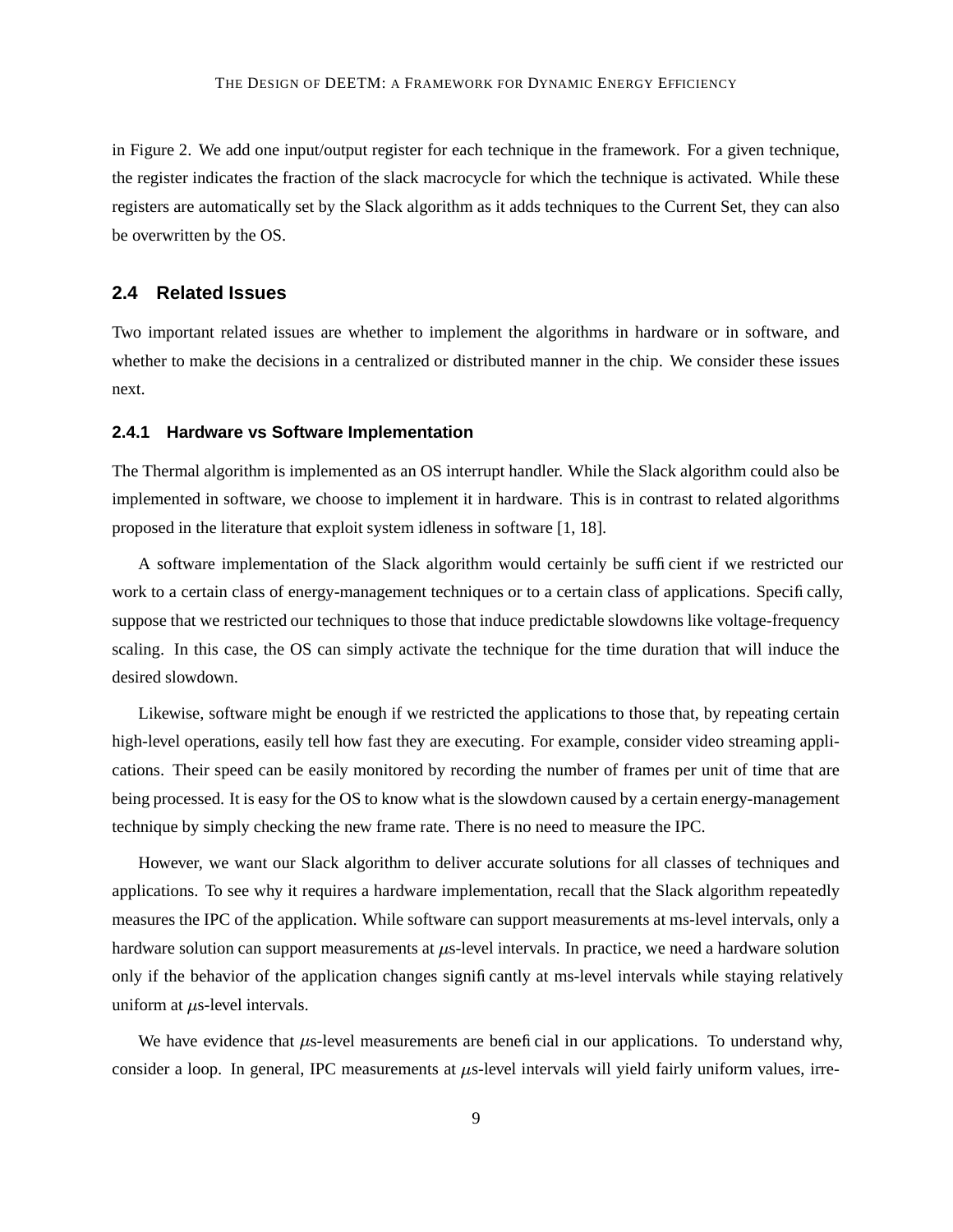spective of the duration of the loop, as long as  $1 \mu s$  includes a few iterations. However, IPC measurements at ms-level intervals will yield uniform values only if the loop lasts for many ms. In our applications, much of the code appears to exhibit more uniformity at  $\mu$ s-level intervals than at ms-level intervals. Consequently, we set the interval between measurements (microcycle) to a few  $\mu$ s and, therefore, implement the Slack algorithm in hardware.

## **2.4.2 Distribution vs Centralization**

We now consider how to apply our framework to chips with multiple processor cores. Ideally, we would like to run the framework in a distributed manner. Each processor would have its own framework, running algorithms that read local sensors and make decisions on what techniques to activate locally. This approach is appealing because, potentially, each processor may be running a very different application.

In practice, while some energy-management techniques like those that modify the cache hierarchy can be easily controlled on a per-processor basis, other techniques are best controlled for the whole chip. Consider, for example, voltage-frequency scaling. Using a different voltage and frequency in each processor neighborhood introduces complexity and makes communication between the processors trickier.

One possible alternative is to use per-processor frameworks to run the algorithms and then, after a global synchronization step, make a global decision. However, such an approach is likely to suffer from synchronization overhead.

The approach that we take is to run the algorithm in a centralized manner. Signals from the different processor neighborhoods bring information from the distributed sensors to a central framework module. The module feeds the highest temperature and the sum of all the instructions executed to a centralized algorithm. While this approach requires a more careful timing design, it simplifies the decision-making process.

### **2.5 Energy Management Techniques**

The different energy-management techniques in the framework will target different components of the chip and impact the energy, execution time (delay), and energy-delay product of applications differently. In this section, we select a few, representative techniques to include in the prototype framework that will be evaluated in Section 4.

All the techniques that we select reduce the average power consumption at the expense of slowing down the application. However, while some techniques reduce the total energy consumed in the application run, others do not. Consequently, the techniques in the first group may or may not decrease the energy-delay product, while those in the second group always increase it.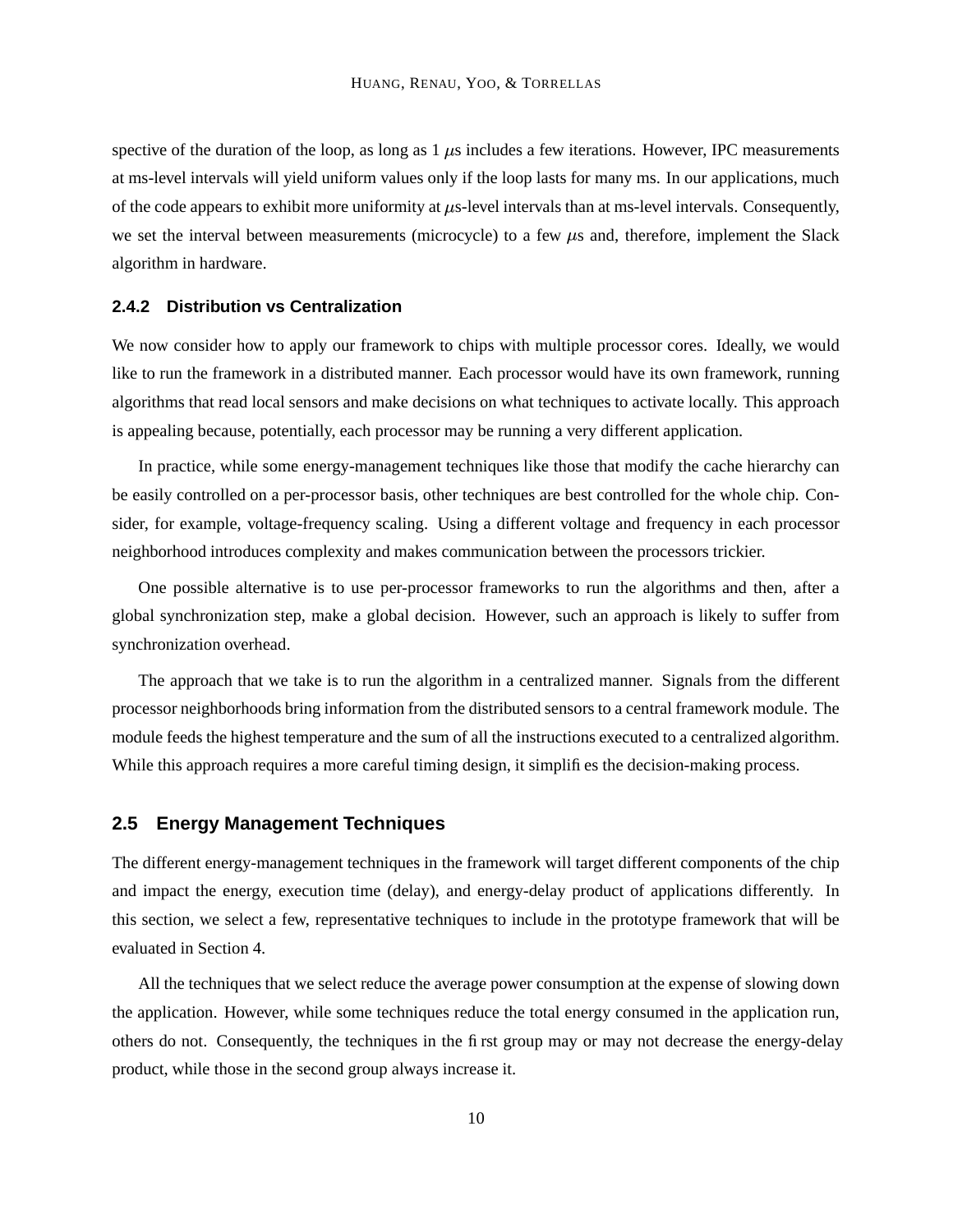Among the techniques in the first group, we include: sub-banked data caches [12, 13], filter instruction caches [14], voltage-frequency scaling [3, 4], and reduced memory voltage [19]. In each of these cases, when the technique is activated, the system goes from a default configuration to a lower-energy, lowerperformance one. These techniques can be used for both the Thermal and Slack algorithms.

Among the techniques in the second group, we include slowing down data cache hits and putting the processor to light sleep. These techniques simply introduce extra delay to reduce the average power. Due to their energy inefficiency, we will try to keep them out of our Thermal and Slack algorithms. However, they may contribute to the thermal crisis support.

We now briefly describe these techniques, while a more detailed description can be found in [20]. The values used for their parameters are listed in Section 3.1. Our framework can be easily extended to include other techniques.

#### **Sub-Banked Data Cache**

With cache sub-banking, a cache access activates only part of the cache line selected instead of the whole line [12, 13]. To support sub-banking, the cache is augmented with additional decoding logic and transmission gates. When sub-banking is not activated, this logic adds negligible delay to the cache access time.

When sub-banking is activated, a cache access consumes less energy. This is because the number of activated bit lines and sense amplifiers is reduced. However, the presence of the extra decoding logic and transmission gates tends to increase the cache access time. Consequently, cache hits consume less energy but are slower. The energy consumption and speed of cache misses are unaffected.

#### **Filter Instruction Cache**

The on-chip I-memories that supply instructions to the processors in an embedded chip are often designed with high-performance SRAM to ensure that their latency is minimal. They are also large, to hold the whole program. As a result, each access to them, while fast, consumes significant energy.

To address this problem, a small I-cache can be placed between the I-memory and the processor. Accesses to this cache are not faster in number of cycles than accesses to the already fast I-memory. However, they consume much less energy. As a result, this cache works somewhat like a filter cache [14].

If this filter cache is deactivated, all fetches go directly to memory, enabling a fast yet energy-consuming system. If, instead, the cache is activated, hits in the cache take the same time but consume much less energy. Misses, however, force the fetch to go to memory, adding up additional latency and energy consumption. Overall, with the cache activated, the system is likely to be slower but consume less energy.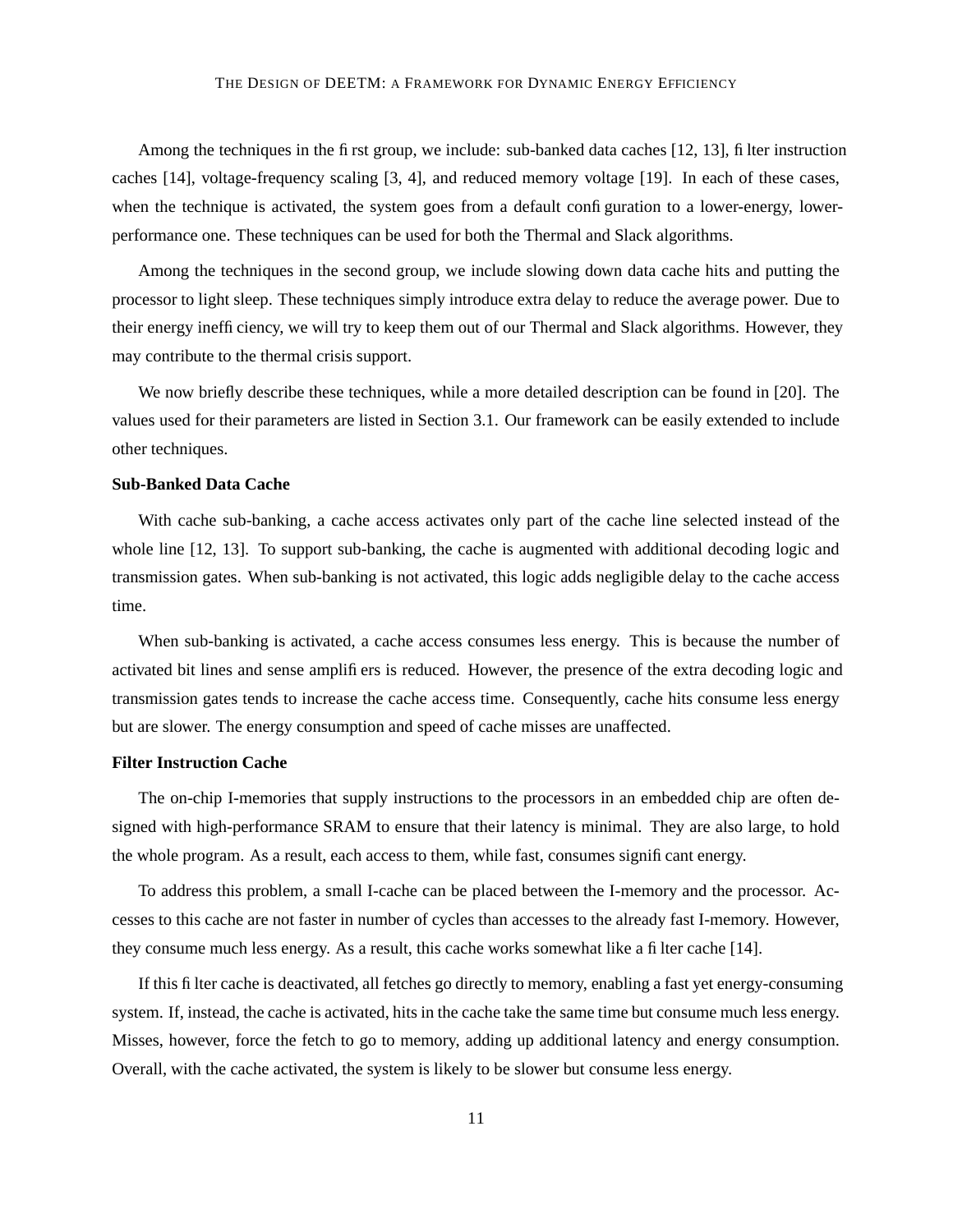An alternative design could be to eliminate the filter cache and add sub-banking to the I-memory. In such a design, however, accesses to an I-memory sub-bank could suffer one extra cycle of latency. The result is likely to be a slower system than the one with the filter cache.

#### **Voltage-Frequency Scaling**

Reducing both the voltage and the frequency of the chip is a well-known technique [3, 4]. Dynamic energy is proportional to the square of the supply voltage, while dynamic power is proportional to the frequency and to the square of the voltage. To apply this technique, we simply reduce linearly the voltage and frequency of the whole chip to  $V_{dd,low}$  and  $f_{low}$ . This change works for the linear section of the scaling curve.

#### **Reduced Memory Voltage**

We lower the voltage of only the DRAM array to  $V_{mem, low}$ . This can be done by changing the reference voltage used in an on-chip voltage converter according to the outputs of a detector [19]. Voltage changes have to be managed carefully because they induce non-linear changes to transistor characteristics. In this technique, to scale down other parameters as we scale down the voltage, we use circuit simulations. In addition, during the low-power mode, we also change the DRAM refresh intervals. The procedure that we use is outlined in [20].

#### **Slowing Down Data Cache Hits**

This technique progressively reduces the number of outstanding data loads and stores that a processor can have and, later, increases the latency of cache hits. More specifically, the number of allowed outstanding accesses is progressively halved. Once we reach 1 load and 1 store, we progressively increase the cache hit latency one cycle at a time. When this technique is to be deactivated, we undo these changes in reverse order.

#### **Light Sleep Mode**

In this technique, we put the processor in a light sleep mode for a period of time. We do not turn off the PLL, clock distribution, or DLLs to minimize any wake-up penalty. We simply gate the clock at the output of the DLLs. Since, by default, we were already clock-gating all the units not used, this technique cannot save much energy. In fact, because we are keeping the PLL, DLLs, and clock distribution lines on while slowing down the application, this technique ends up increasing the energy consumed. However, it reduces the average power consumed in the system.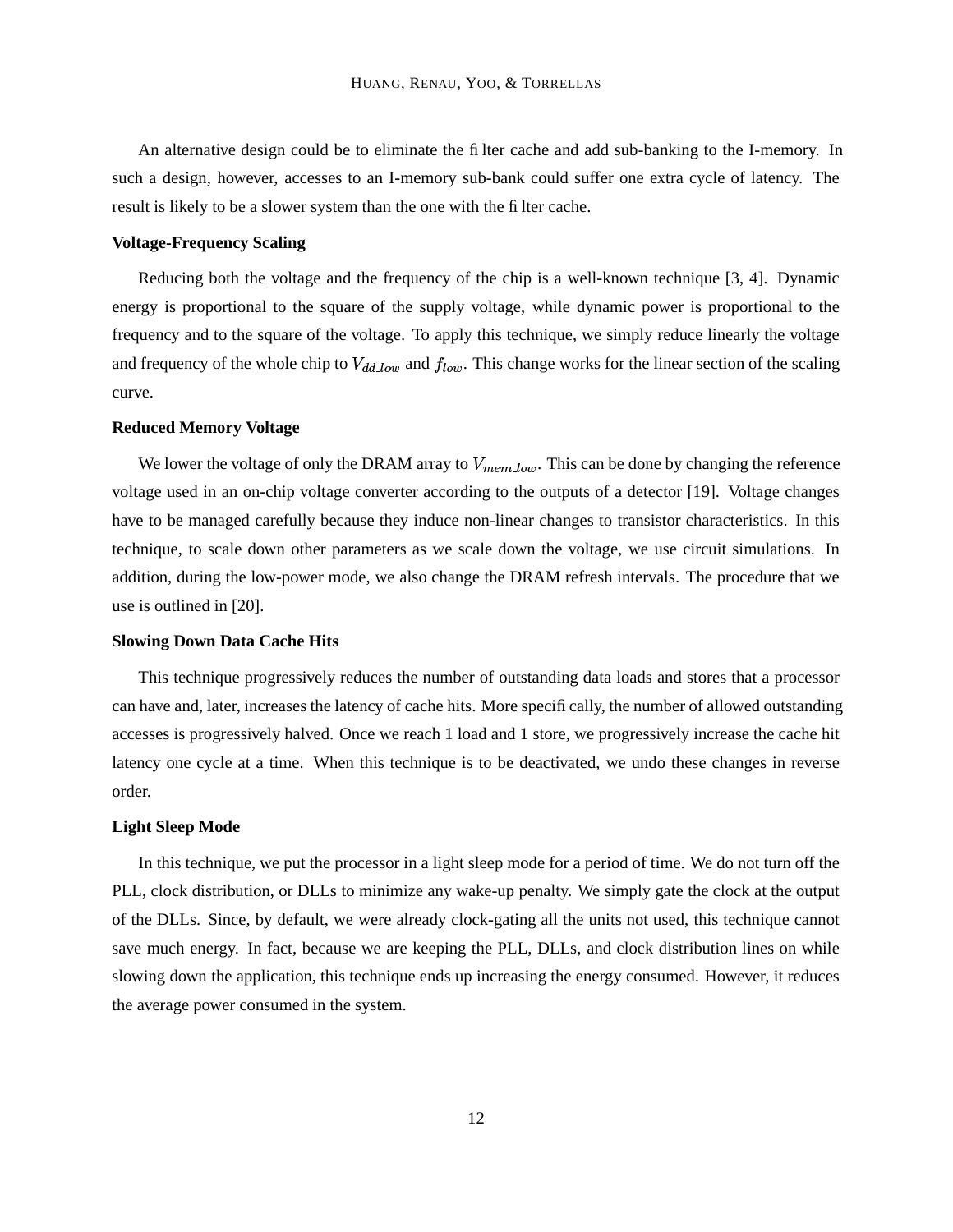### **3 EVALUATION ENVIRONMENT**

We evaluate an implementation of our adaptive framework on top of an advanced chip with multiple superscalar cores and DRAM banks. We use detailed software simulations at the architectural level. The simulations are performed using a MINT-based [21] execution-driven simulation system [22] that models all the components of the chip, including the superscalar processors. The simulator includes energy consumption models. In the following, we describe the architecture modeled, how we estimate the energy consumed, the applications executed, and the metrics used. Finally, we perform an initial assessment of the energy management techniques.

### **3.1 Architecture Modeled**

As an example of an advanced chip, we model a processor-in-memory chip with 64 simple processors cycling at 800 MHz and 64 Mbytes of DRAM. The target technology is IBM's 0.18  $\mu$ m Blue Logic SA-27E ASIC [23] with some expected improvements in DRAM density [20]. The default voltage is 1.8 V.

The chip is modeled after a *FlexRAM* chip [24]. Processors are 2-issue wide and statically scheduled. Each processor is associated with a 1-Mbyte DRAM bank. A processor can directly access its own DRAM bank as well as the DRAM of its left and right neighbors. Such support allows communication between the processors, effectively connecting them in a ring. In addition, as in *FlexRAM*, the chip contains an onchip controller that executes the serial sections of the application, including initialization, broadcast, and reduction operations [24]. The controller's contribution to the execution of our applications constitutes on average only 8% of the time, and is mostly limited to the initialization and ending parts of the application. For these reasons and because most chip resources are very underutilized when the controller runs, we do not include the controller's contribution in our evaluation.



Figure 3: Chip architecture modeled: overview of the chip (a), per-processor memory hierarchy (b), and per-processor DRAM bank organization (c). In the charts, *RB*, *DB*, and *Row Dec* stand for row buffer, data buffer, and row decoder, respectively.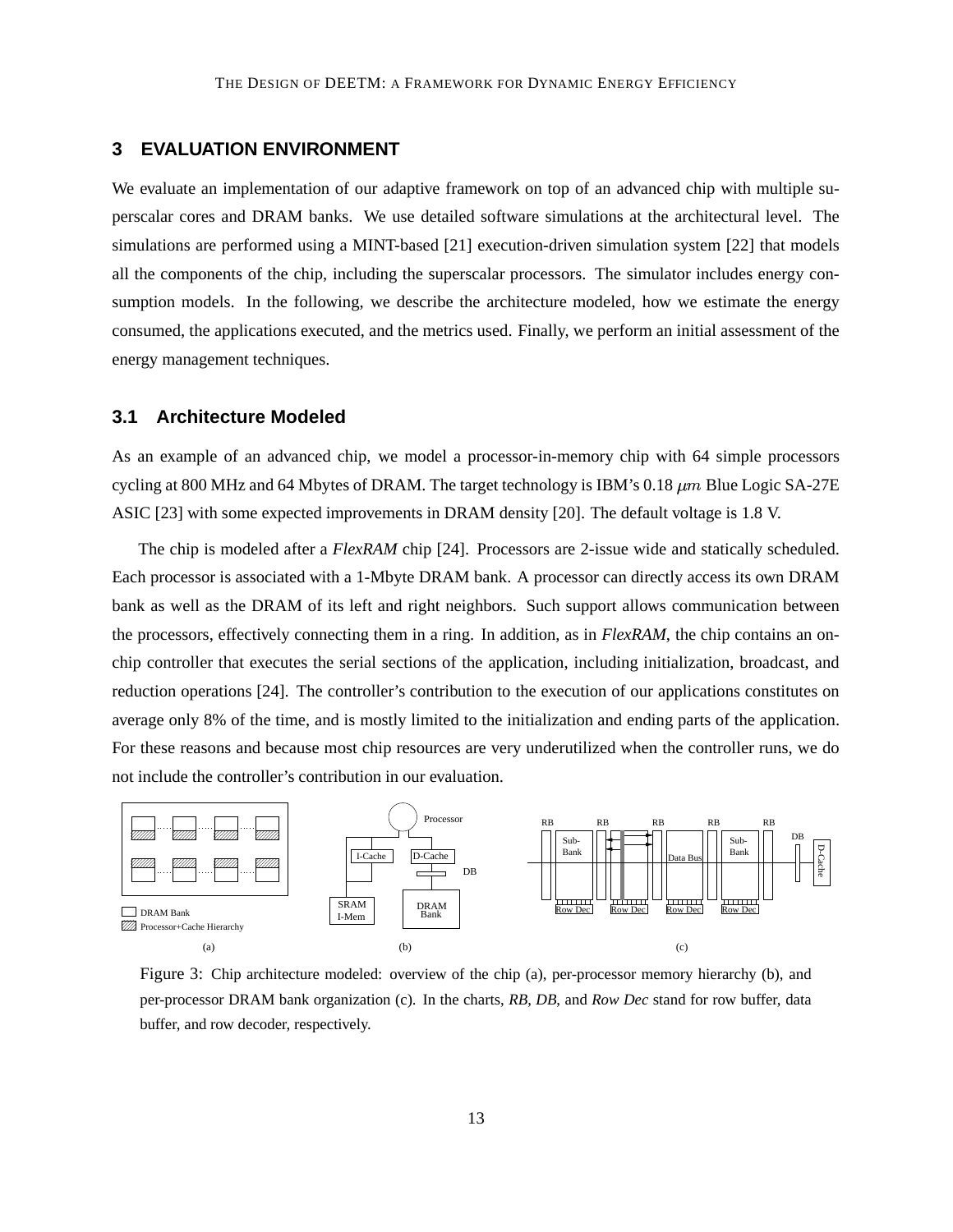Figure 3 shows the architecture of the chip. In the figure, Chart (a) gives an overview of the chip, while Chart (b) shows the memory hierarchy of each processor in the chip and Chart (c) shows the organization of each DRAM bank into sub-banks. Table 1 shows the most important architectural parameters for a single memory bank and processor pair.

| Processor                     | D-Cache          | I-Cache          | I-Memory         | Data Buffer      | Row Buffer      | DRAM Sub-Bank  |
|-------------------------------|------------------|------------------|------------------|------------------|-----------------|----------------|
| 2-issue in-order at 800 MHz   | Size: 8 KB       | Size: 128 inst.  | Size: 8 KB       | Number: 1        | Number: 5       | Number: 4      |
| BR Penalty: 2 cycles          | Assoc: $2$       | Assoc: $1$       | Line: 4 inst.    | Size: 256 b      | Size: 1 KB      | Num Cols: 4096 |
| Int, Ld/St, FP Units: $2,1,0$ | Line: $32 B$     | Line: 4 inst.    | RTrip: $1.25$ ns | Bus: 256 b       | Bus: 256 b      | Num Rows: 512  |
| Pending Ld, St: 2,2           | RTrip: $1.25$ ns | RTrip: $1.25$ ns |                  | RTrip: $3.75$ ns | RTrip: $7.5$ ns | RTrip: 15 ns   |

Table 1: Parameters for a single memory bank and processor pair. In the table, *BR* and *RTrip* stand for branch and contention-free round-trip latency from the processor, respectively.

Table 2 shows the values for the parameters of the energy-management techniques included in our framework. The energy values used will be justified in the next section. The values of some other framework parameters are as follows. Changing the memory voltage with *MemVolt* is assumed to have negligible overheard. Both the thermal and the slack macrocycles are set to 1 ms, while the microcycle is set to 1  $\mu$ s. To avoid instability in the Thermal algorithm, we set a different *MinTemp* for each technique, as shown in Section 3.4. Finally, every time that we execute the Thermal algorithm, we charge 200 cycles to account for the overhead of the execution in the OS.

| Technique             | Label           | Parameter Value                                                                   |
|-----------------------|-----------------|-----------------------------------------------------------------------------------|
| Sub-banked            | <b>SubBank</b>  | Cache hit if no sub-banking: RTrip = $1.25$ ns, E = $222.8$ pJ                    |
| data cache            |                 | Cache hit if sub-banking: $RTrip = 2.50$ ns, $E = 69.1$ pJ                        |
| Filter                | <i>IFilter</i>  | I-mem access: $RTrip = 1.25$ ns, $E/inst = 51.6$ pJ                               |
| instruction           |                 | I-cache hit: RTrip = $1.25$ ns, E/inst = 15.4 pJ                                  |
| cache                 |                 | I-cache miss + I-mem access: RTrip = 2.5 ns, $E/inst = 67.0$ pJ                   |
| Voltage-freq. scaling | <i>VoltFreq</i> | $V_{dd\,low} = 1.44$ V, $f_{low} = 640$ MHz, overhead of any scaling = 10 $\mu s$ |
| Reduced memory        | <b>MemVolt</b>  | $V_{dd} = 1.8$ V: RB access (RTrip = 7.5 ns, E = 500.1 pJ),                       |
| voltage               |                 | DRAM access (RTrip = 15 ns, $E = 3702.2$ pJ)                                      |
|                       |                 | $V_{dd} = 1.2$ V: RB access (RTrip = 7.5 ns, E = 500.1 pJ),                       |
|                       |                 | DRAM access (RTrip = 21.25 ns, $E = 2634.6$ pJ)                                   |
| Slowing D-cache hits  | <b>SloHit</b>   |                                                                                   |
| Light sleep mode      | <b>Sleep</b>    |                                                                                   |

Table 2: Values of the parameters used in our energy-management techniques. In the table, *E*, *RB*, and *RTrip* stand for energy, row buffer, and contention-free round-trip latency from the processor, respectively.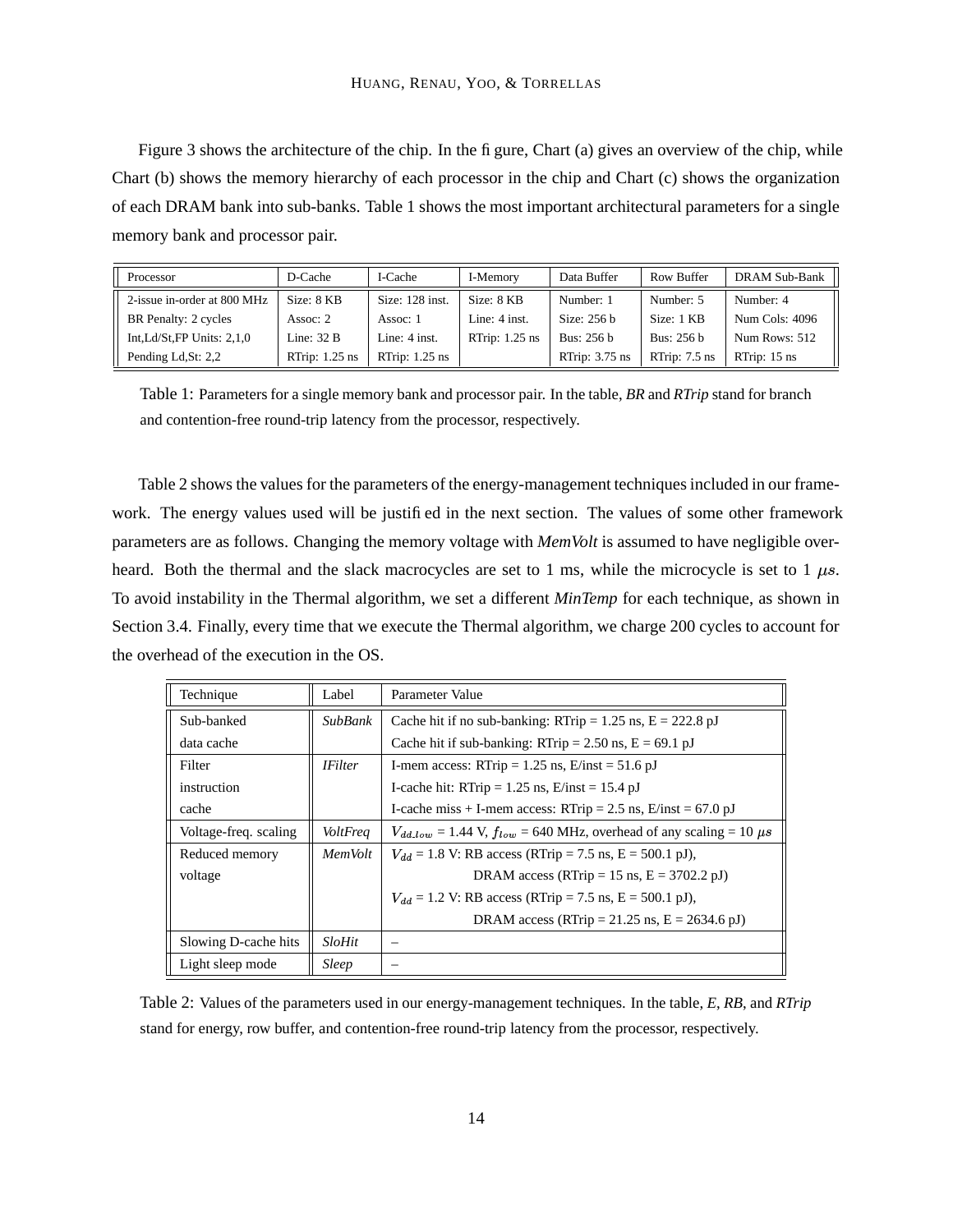### **3.2 Estimating the Energy Consumed**

To estimate the energy consumed in the chip, we have applied scaling-down theory to data on existing devices reported in the literature, as well as used several techniques and formulas reported in the literature [25, 26, 27, 13, 28, 29]. A detailed discussion of the methods that we have followed can be found in [20]. In this section, we give an overview of how we estimate the energy consumed in the processor cores, memory hierarchies, and clocks. We also discuss how we validated the models.

#### **Processor Cores**

Each core is a 32-bit 2-issue processor with a DLX-like pipeline. It supports a simplified version of the MIPS ISA with only 28 16-bit instructions [24]. We take the data from [29] and, by applying general scaling theory and considering technology trends, we estimate the average energy consumed in the register file, branch unit, ALU, and the other modules of the processor. Then, we can estimate the energy consumed by each type of instruction by adding up the energy of all the modules used by that particular instruction type. We assume perfect clock gating inside the processor code. With this approach, for example, we estimate that an add, a branch, and a multiply instruction consume an average of 56.1, 34.8, and 251.2 pJ, respectively.

#### **Memory Hierarchies**

To compute the energy consumed in the memory hierarchy, we use popular models [13, 26]. We classify memory hierarchy accesses based on what level of the hierarchy they reach, and depending on whether they are reads, writes, or dirty line displacements. Then, we compute the average energy consumed by one access of each class. This is done by dividing the access into simple operations. For example, a read that hits in the row buffer is divided into a cache tag check, a read hit in the row buffer, and a line fill into the cache. Finally, to compute the overall energy in the memory hierarchy, we multiply the number of accesses of each class times the corresponding energy per access in the class, and then accumulate the contribution of all classes. As an example, Table 3 shows the average energy consumed by a read and a write access to different levels of the hierarchy.

| Level of the Hierarchy | Rd Energy (pJ) | Wr Energy (pJ) |
|------------------------|----------------|----------------|
| D-cache                | 222.8          | 246.3          |
| I-mem (per instr)      | 51.6           | 56.8           |
| Row buffer             | 500.1          | 2740.6         |
| DRAM bank              | 3702.2         | 3286.2         |

Table 3: Average energy consumption per access.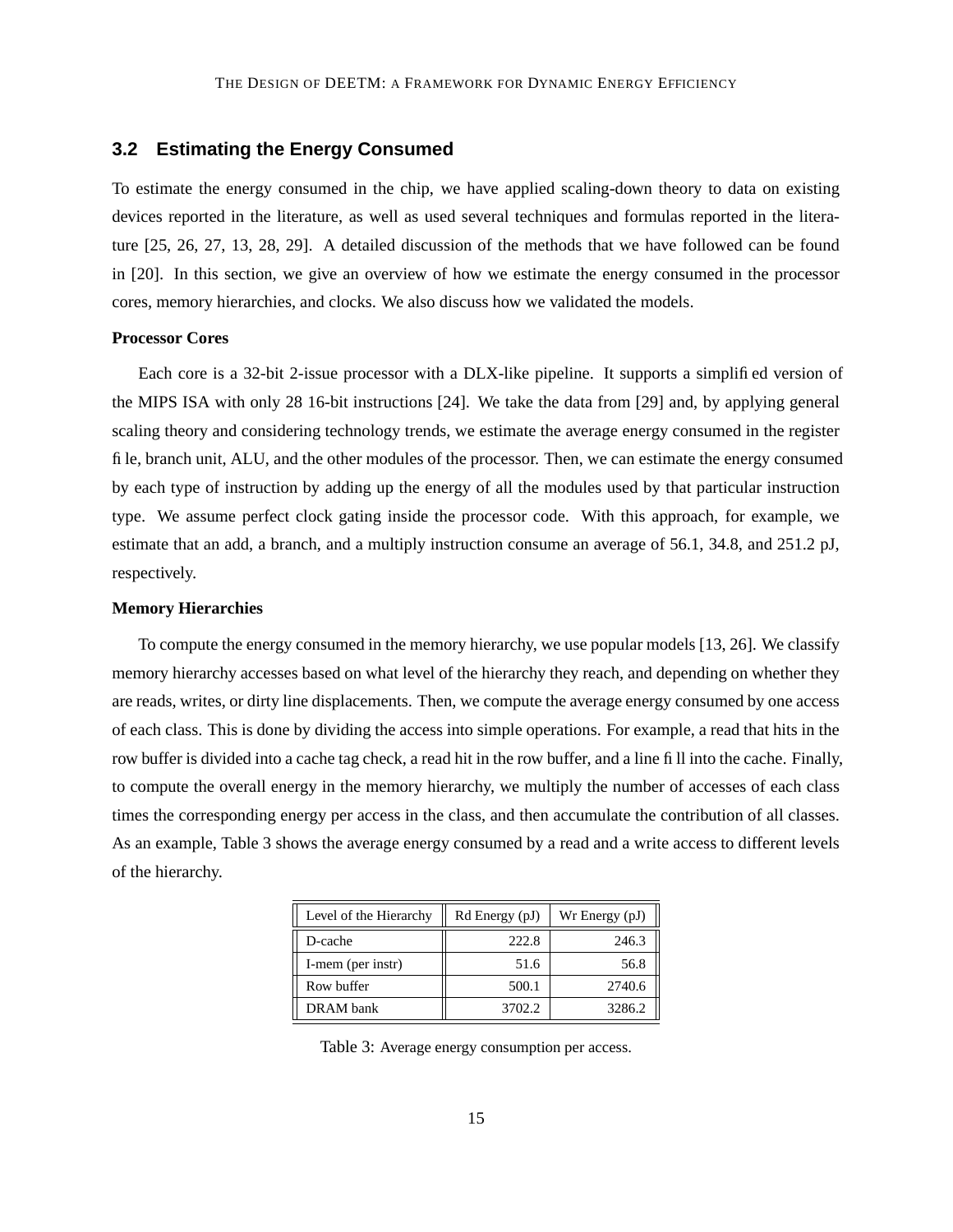#### **Clocks & Other**

The clocking system includes 1 main PLL and 16 distributed local DLLs [30]. The clock network is laid out in the chip using an H-tree structure to minimize skew. To estimate the overall energy of the clocking system, we estimate and add the contributions of several components, namely PLL, DLLs, buffers, and distribution lines. Such contributions are estimated based on [25] and on capacitance models. Overall, the estimated average energy per cycle is 957.5 pJ. This figure does not include the energy for the clock inside the processor cores. The latter is included in the computation for the cores. Further details can be found in [20].

#### **Validation**

We validate our energy estimates with several experiments. We report on two of them here. In the first validation, we examine our cache model. We compare our energy estimates to those generated with the CACTI v2 models [28]. Since CACTI uses a relatively old sense amplifier model, we change it to a more aggressive one. The comparison shows that our estimates of energy consumption in the data cache and CACTI's are only 9% different [20].

In a second validation, we focus on the relative energy consumption of the I-cache, D-cache, clock, and processor core. Such a relative breakdown of energy for the Strong ARM processor is available from [27]. We compute the corresponding estimates for one of our processors plus its associated caches and share of the clock. While there are some differences between the two architectures, getting a similar breakdown is reassuring. The comparison shows that the contribution of each of the components does not differ by more than an absolute 6% between the two systems [20].

## **3.3 Applications Executed**

For the experiments, we use 6 applications that are suitable to the integer-based processor-in-memory chip considered: they access a large memory size, are very parallel, and are integer based. They come from several industrial sources. We have parallelized each application into 64 threads by hand.

Table 4 lists the applications and their characteristics. They include the domains of data mining, neural networks, protein matching, multimedia, and image compression. Each application runs for several billions of instructions. Appendix A gives more information on each application.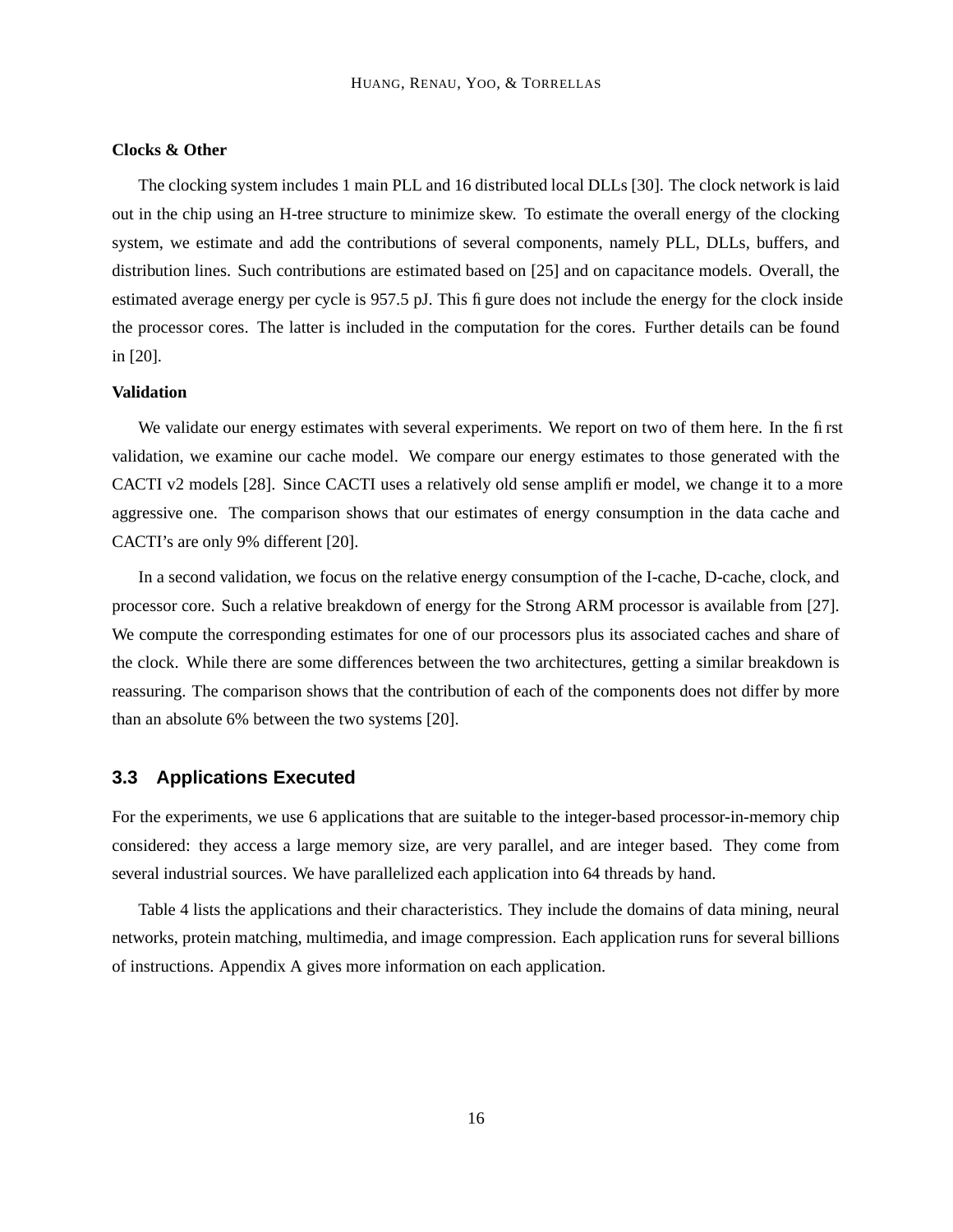| Appl.        | <b>What It Does</b>           | Problem Size                                 | D-Cache         | Average     |
|--------------|-------------------------------|----------------------------------------------|-----------------|-------------|
|              |                               |                                              | <b>Hit Rate</b> | Power $(W)$ |
| <b>GTree</b> | Data mining: tree generation  | 5 MB database, 77.9 K records,               | 0.507           | 10.2        |
|              |                               | 29 attributes/record                         |                 |             |
| <b>DTree</b> | Data mining: tree deployment  | 1.5 MB database, 17.4 K records,             |                 | 10.8        |
|              |                               | 29 attributes/record                         |                 |             |
| <b>BSOM</b>  | <b>BSOM</b> neural network    | 2 K entries, 104 dimensions, 2 iterations,   | 0.947           | 15.5        |
|              |                               | 16-node network, total of 832 KB database    |                 |             |
| <b>BLAST</b> | <b>BLAST</b> protein matching | 12.3 K sequences, 4.1 MB total,              | 0.969           | 8.7         |
|              |                               | 1 query of 317 bytes                         |                 |             |
| Mpeg         | MPEG-2 motion estimation      | $11024x256$ -pixel frame plus                | 0.999           | 11.3        |
|              |                               | one reference frame. Total 512KB.            |                 |             |
| FIC          | Fractal image compressor      | one $512x512$ -pixel image, four $512x512$ - | 0.978           | 6.1         |
|              |                               | pixel internal data structure. Total 2 MB    |                 |             |

Table 4: Applications executed.

# **3.4 Metrics Used**

We characterize an application run with four metrics: performance (measured with total execution time, also called *delay*), average power consumption, total energy consumption, and product of energy times execution time (energy-delay product [9]). We will strive for a low energy-delay product, since it implies a good balance between high speed and low energy consumption.

In some experiments, we need to estimate chip temperature. However, our models only use energy and power metrics. We currently do not have a thermal model that, taking into account the chip package and cooling support, translates sustained power dissipation into chip temperature.

It is known, however, that heat transfers occur at the ms level [17]. As a result, it has been suggested to use the average power dissipated over many cycles as a proxy for temperature [7]. We follow this approach and use a metric called  $Power^*$  as a proxy for chip temperature. At a given time,  $Power^*$  is 0.75 times the average power consumed by the chip in the last millisecond plus  $0.25$  times the value of  $Power^*$  a millisecond ago. While clearly not perfect, this recursive definition tries to approximate the behavior of temperature. Using this metric, the proxy for *MinTemp* for *VoltFreq*, *SubBank*, and *IFilter* is set to 45%, 75%, and 78%, respectively of the proxy for *MaxTemp*.

# **3.5 Initial Assessment of the Techniques**

To assess the effectiveness of the proposed energy management techniques, we examine the variation of the power consumed by the chip modeled as it runs an application. Figure 4 shows the results for a section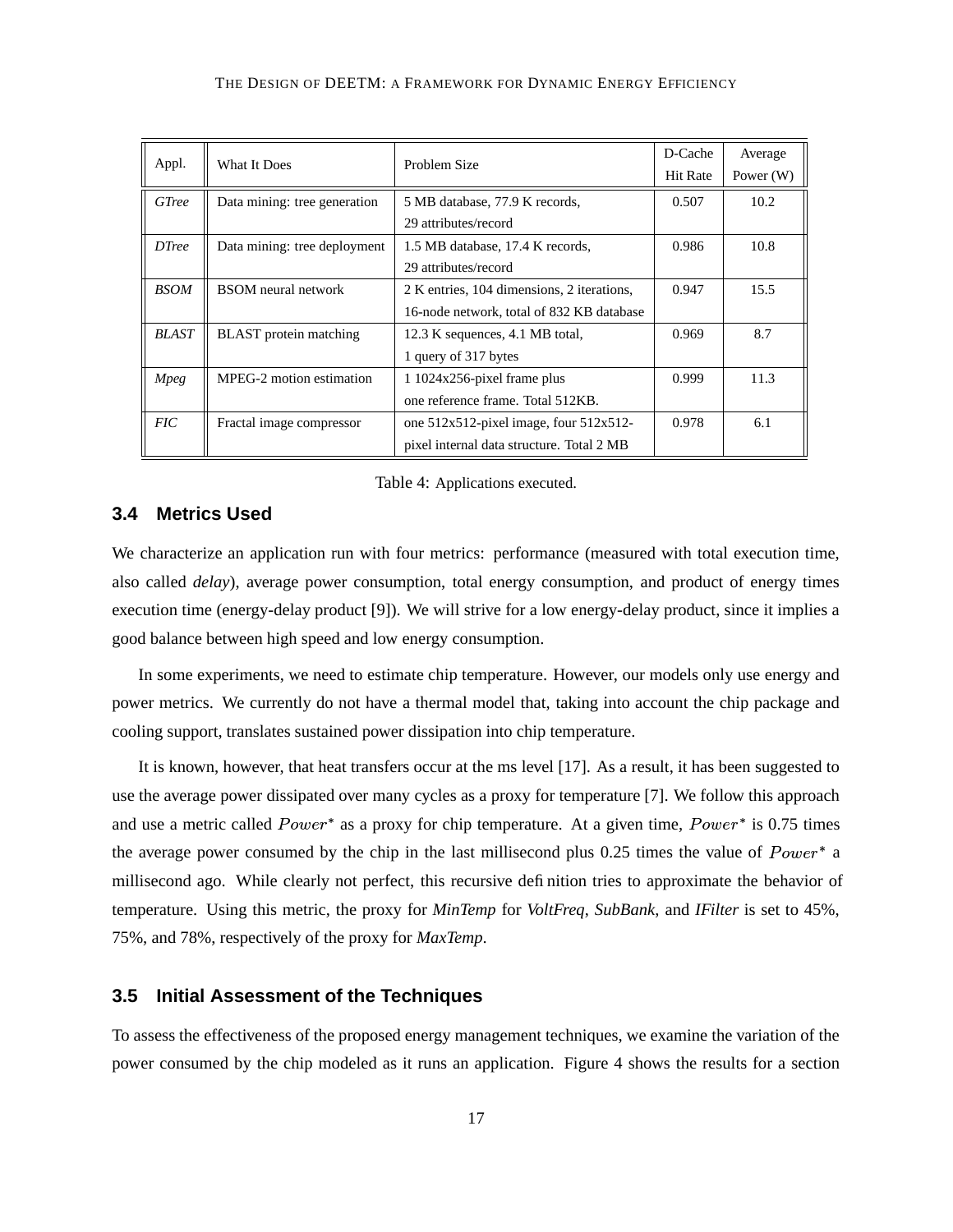of *BSOM*. The figure has four charts, corresponding to a chip with no energy management technique activated (*Original*), and with one of three energy management techniques: sub-banked data cache (*SubBank*), voltage-frequency scaling (*VoltFreq*), and filter instruction cache (*IFilter*). Reduced memory voltage (*Mem-Volt*) is not shown due to its limited effectiveness on *BSOM*.



Figure 4: Power dissipated in a section of *BSOM* for different environments. The unit in the X-axes is 1,000 cycles or  $1.25 \mu s$ .

Each chart has a horizontal dotted straight line that marks the sustained power limit allowed ( $P_{limit}$ )  $12W$ ). In addition, each chart has three lines which, from top to bottom, correspond to the total power consumption in the chip, the power consumption in the memory hierarchy (data and instruction), and the power consumption in the instruction memory hierarchy alone, respectively. The unit in the X-axes is 1,000 cycles or  $1.25\mu s$ .

Figure 4-(a) (*Original*) shows that, without any energy management technique, the chip induces thick, frequent spikes of power consumption. Furthermore, a large fraction of this consumption occurs in the memory subsystem.

Looking at the other charts, we see that all the techniques shown can limit the power consumption significantly. They are, therefore, useful for our experiments in Section 4. In addition, we see that each of the techniques has a very different behavior. Indeed, *IFilter* reduces the power largely in the instruction memory hierarchy (Figure 4-(d)), while *SubBank* reduces the power mostly in the data memory hierarchy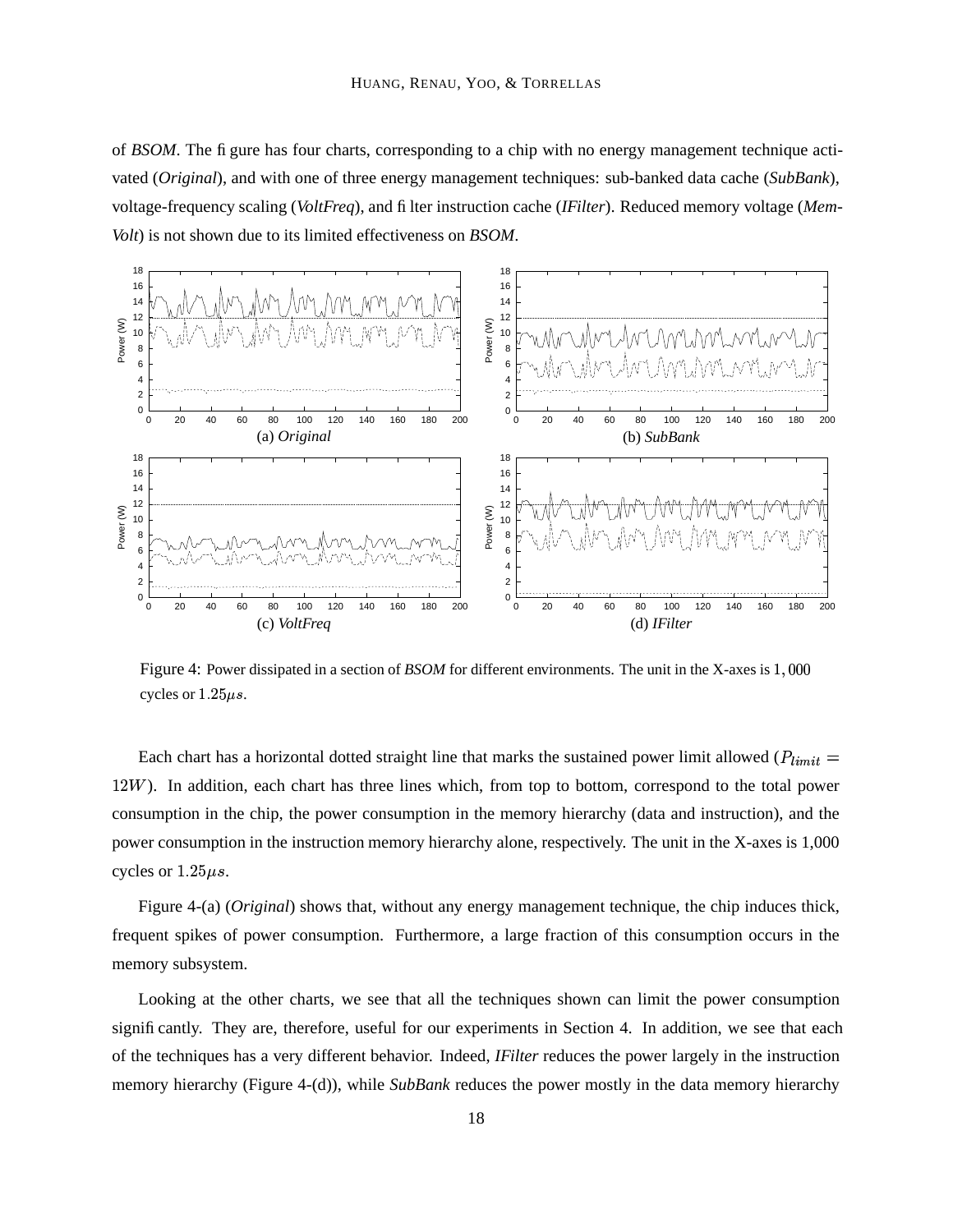(Figure 4-(b)). Finally, *VoltFreq* reduces the power consumed in all the components (Figure 4-(c)). Such a different behavior makes our analysis of Section 4 more interesting. *MemVolt*, which is not shown in the figure, has only a modest impact.

Although not shown in the charts, the three energy management techniques can be effectively applied concurrently. The combination of the three techniques reduces the average power consumption in *BSOM* from more than 13W to less than 4W, while at the same time, accumulating the slowdown associated with all the techniques.

# **4 EVALUATING THE FRAMEWORK**

To assess our DEETM framework, we evaluate three issues: the management of multiple energymanagement techniques (Section 4.1), the Thermal algorithm (Section 4.2), and the Slack algorithm (Section 4.3).

# **4.1 Technique Analysis & Comparison**

Given a DEETM framework with multiple techniques, the first question to ask is what combination of techniques should it apply and in what order. We now answer this question for our framework.

## **Comparing Individual Techniques**

We start by comparing the individual techniques with the following experiment for each application. We execute the application without activating any technique and record the average power dissipated  $P_{orig}$  (last column of Table 4). Then, for each technique, we perform four runs dynamically activating the technique with different intensities. The intensity is regulated with a power threshold: if the power in the last microcycle was over the threshold, the technique gets activated; the technique is deactivated when the power in the last microcycle was such that the technique could be deactivated without going over the threshold again. We set the thresholds to  $1.2 \times P_{orig}$ ,  $1.0 \times P_{orig}$ ,  $0.8 \times P_{orig}$ , and  $0.6 \times P_{orig}$ . Finally, we perform an experiment activating the technique for the whole run.

Figure 5 shows the results. The results of each run have been normalized to the run with no active technique for the same application, and then averaged out across all applications. The figure shows the resulting average power consumed in the run (X axes) against the total energy consumed (Chart (a)), execution time (Chart (b), where execution time is labeled *Delay*), and energy-delay product (Chart (c)). Since *SloHit* has a behavior very similar to *Sleep*, we do not show *SloHit* to simplify the charts.

The figure shows that the behavior of *Sleep* is different from the others as the average power decreases.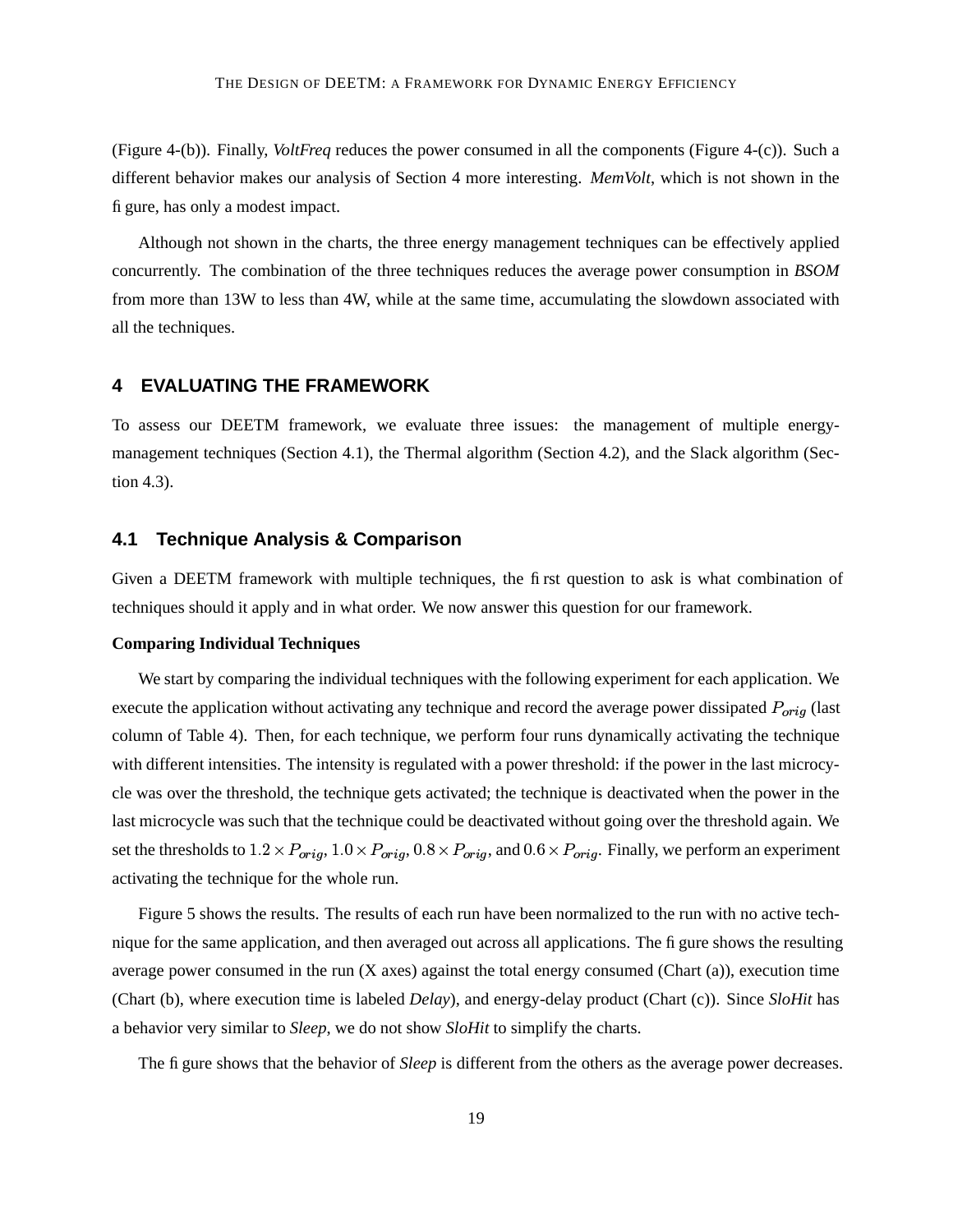*Sleep* does not reduce the energy (Chart (a)), substantially slows down the applications (Chart (b)) and, as a result, increases the energy-delay product significantly (Chart (c)). Consequently, due to its inefficiency, we only use it as the last resort in a thermal crisis.

The other four techniques (*IFilter*, *SubBank*, *VoltFreq*, and *MemVolt*) decrease the energy consumed by the chip (Chart (a)) and, while they still slow down the application (Chart (b)), they manage to reduce the energy-delay product or keep it roughly constant (Chart (c)). They differ significantly, however, in the slope of their curves and in the maximum power reduction that they can deliver. The maximum reduction is delivered when they are applied statically. This situation corresponds to the leftmost point of each curve.

To compare these four techniques to each other, we examine Chart (c). Recall that we want to minimize the energy-delay products. Under this requirement, the chart tells us what is the best technique to apply individually, and how to rank the techniques in case we want to apply them in a combined manner.



Figure 5: Impact of dynamically applying each individual energy-management technique: total energy consumed by the applications (a), their execution time (b), and their energy-delay product (c). The data is normalized to a run with no active technique and then averaged out across all applications.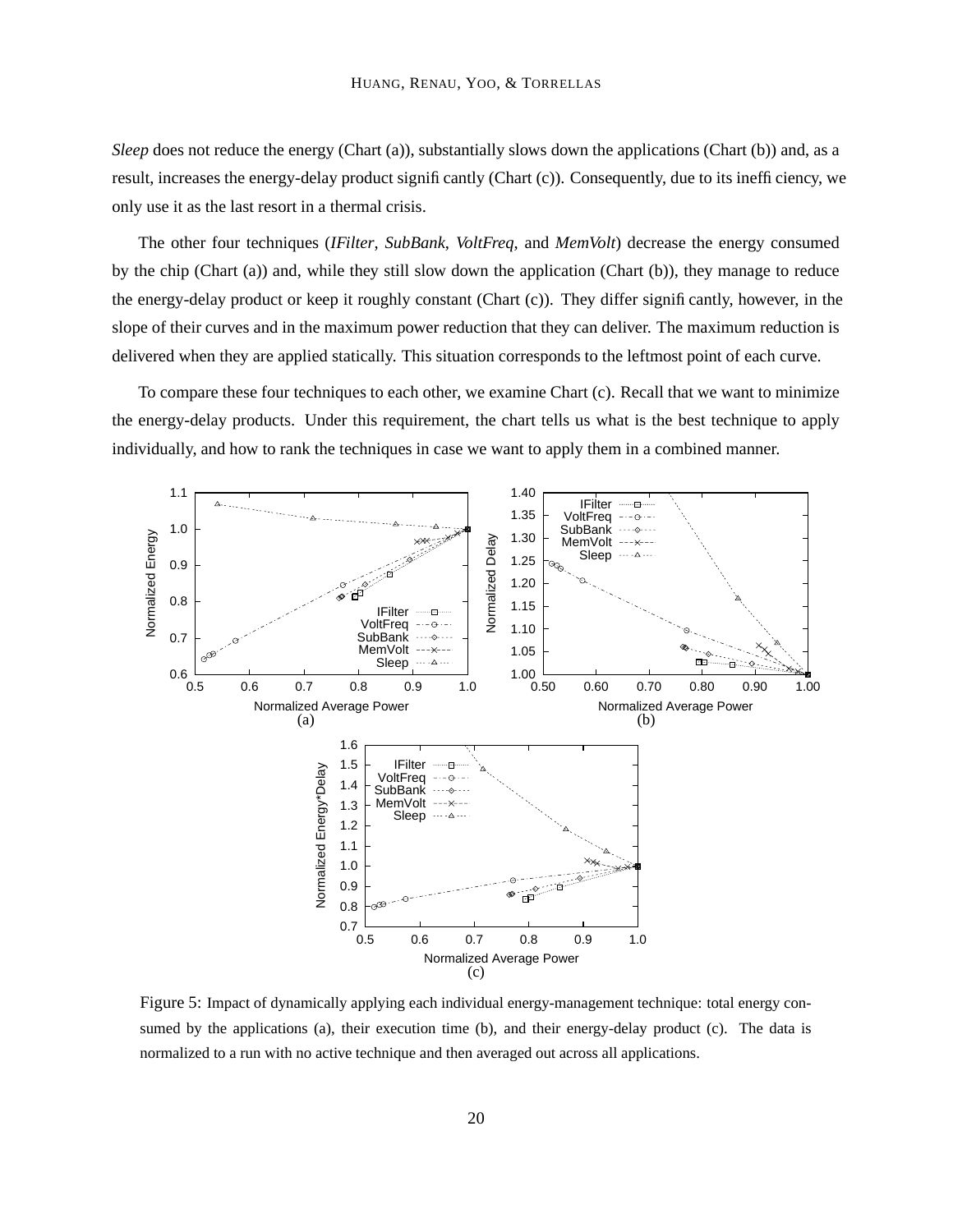#### THE DESIGN OF DEETM: A FRAMEWORK FOR DYNAMIC ENERGY EFFICIENCY

If we want to apply a single technique, we should choose the one that, for the desired average power reduction, delivers the lowest energy-delay product. For example, for power reductions that are less than 20%, *IFilter* is the best. *SubBank* is the best if we want reductions between 20 and 25%, while *VoltFreq* is the best for reductions larger than 25%. From this data, we can see that *IFilter* and *SubBank* are good but limited. Since their scope is only memory system accesses, they deliver modest power reductions.

If, instead, we want to rank the techniques for a possible combined application of them, what matters is not the absolute power reduction but the slope of the curves. Specifically, we approximate each curve with a straight line (a linear function) and record the slope of the line. The techniques with the highest positive slopes should be given the highest priority. Consequently, in our framework, the order of application of the techniques, irrespective of the power reduction desired, should be *IFilter*, then *SubBank*, then *VoltFreq*, and so on.

Note that, for our techniques, the shape of the curves makes it possible to reasonably approximate each curve with a single straight line. This may not be true, however, in other scenarios, where we would need different straight lines in different segments of a given curve. In this case, the ranking of techniques would not be as straightforward: it would depend on the power reduction desired.

Another complication occurs if the slope of a curve changes when the technique is combined with other techniques. While we have observed this effect in our framework, it does not change the ranking of techniques listed above.

Finally, we note that *MemVolt* reduces neither the average power much nor the energy-delay product. It is, therefore, unattractive. Its scope for impact is limited to applications with many cache misses. Unfortunately, even in this case, we find that it works poorly because the slower DRAM becomes a contention bottleneck that slows down the application (Chart (b)).

#### **Applying Combined Schemes**

To see the potential of our framework, we combine the three most effective techniques, namely *IFilter*, *SubBank*, and *VoltFreq*, into a single scheme. We consider two different schemes: *Comb* activates and deactivates the three techniques simultaneously, while *Grad* activates and deactivates them gradually. *Grad* uses the ranking selected before: it activates *IFilter* first; if more power or energy reduction is needed, it activates *SubBank*; if more is needed, it activates *VoltFreq*. When the techniques must be deactivated, it follows the reverse order.

Figure 6 shows the results of repeating the experiments of Figure 5 for *Comb* and *Grad*. For reference purposes, the figure also includes the curves for *VoltFreq* and *IFilter* from Figure 5. Note, however, that the axes have been expanded relative to Figure 5.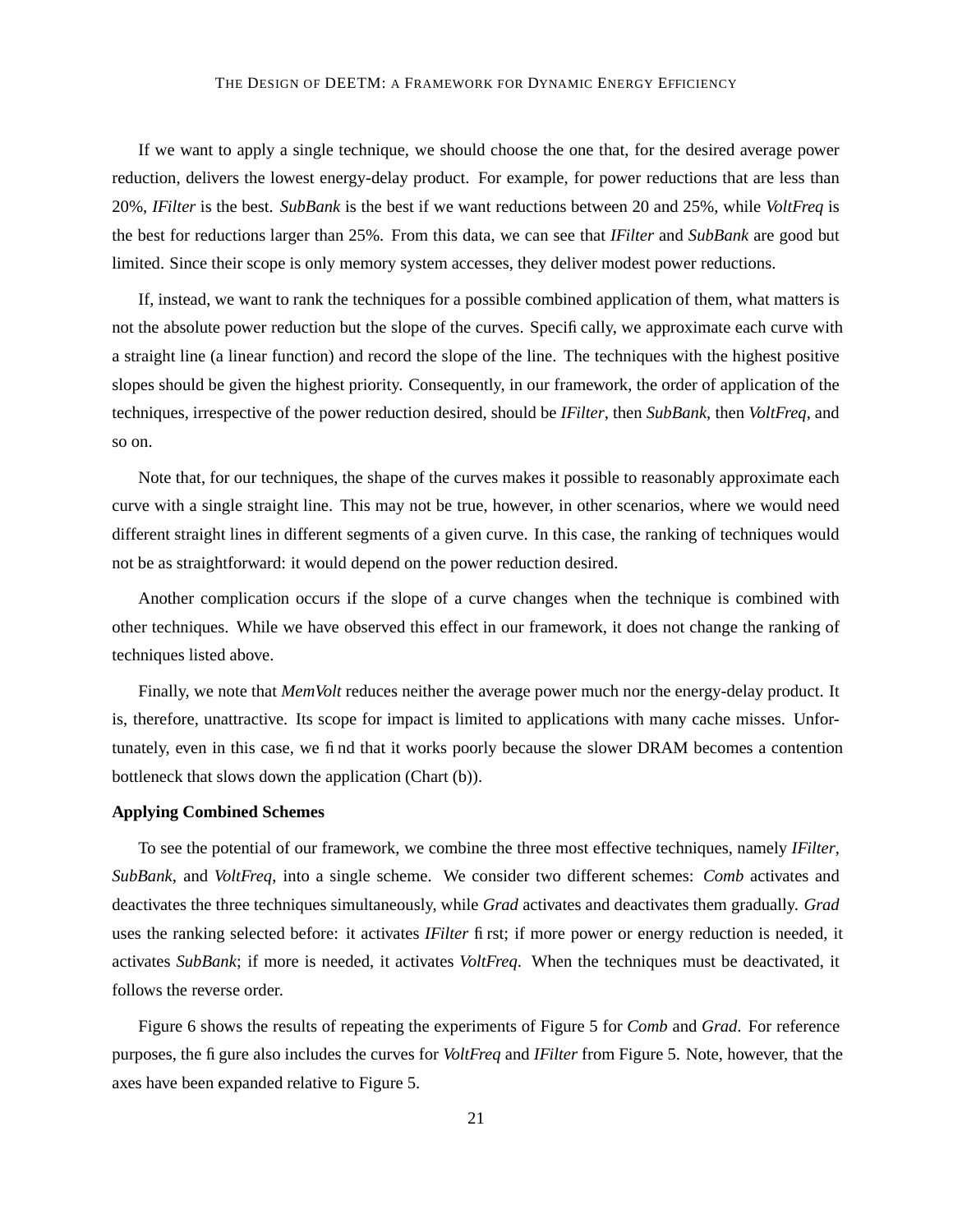We can see from Figure 6 that, for modest power reductions, the effectiveness of *Comb* is between that of *VoltFreq* and *IFilter*. Specifically, Chart (c) shows that, for a given power reduction, the energy-delay product of *Comb* is between that of *VoltFreq* and *IFilter*. Consequently, *Comb* works well. In addition, *Comb* can deliver much higher power reductions than the individual techniques: if *Comb* is statically applied, it can reduce the average power by up to 70%. As a result, the final energy-delay product obtained in Chart (c) is also much lower than for the individual techniques.



Figure 6: Impact of dynamically applying a combination of energy-management techniques: total energy consumed by the applications (a), their execution time (b), and their energy-delay product (c). The data is organized as in Figure 5.

As can be seen in the figure, however, *Grad* is better. Chart (c) shows that, for modest power reductions, this scheme delivers energy-delay products that are nearly as low as *IFilter*, the best of the three techniques. This is because, for this range of reductions, *Grad* is largely *IFilter*. When larger reductions are desired, *Grad* starts using the less optimal techniques. Finally, as we approach large reductions, it gets closer to *Comb*. In all cases except static application, however, *Grad* has a lower energy-delay product than *Comb* (Chart (c)).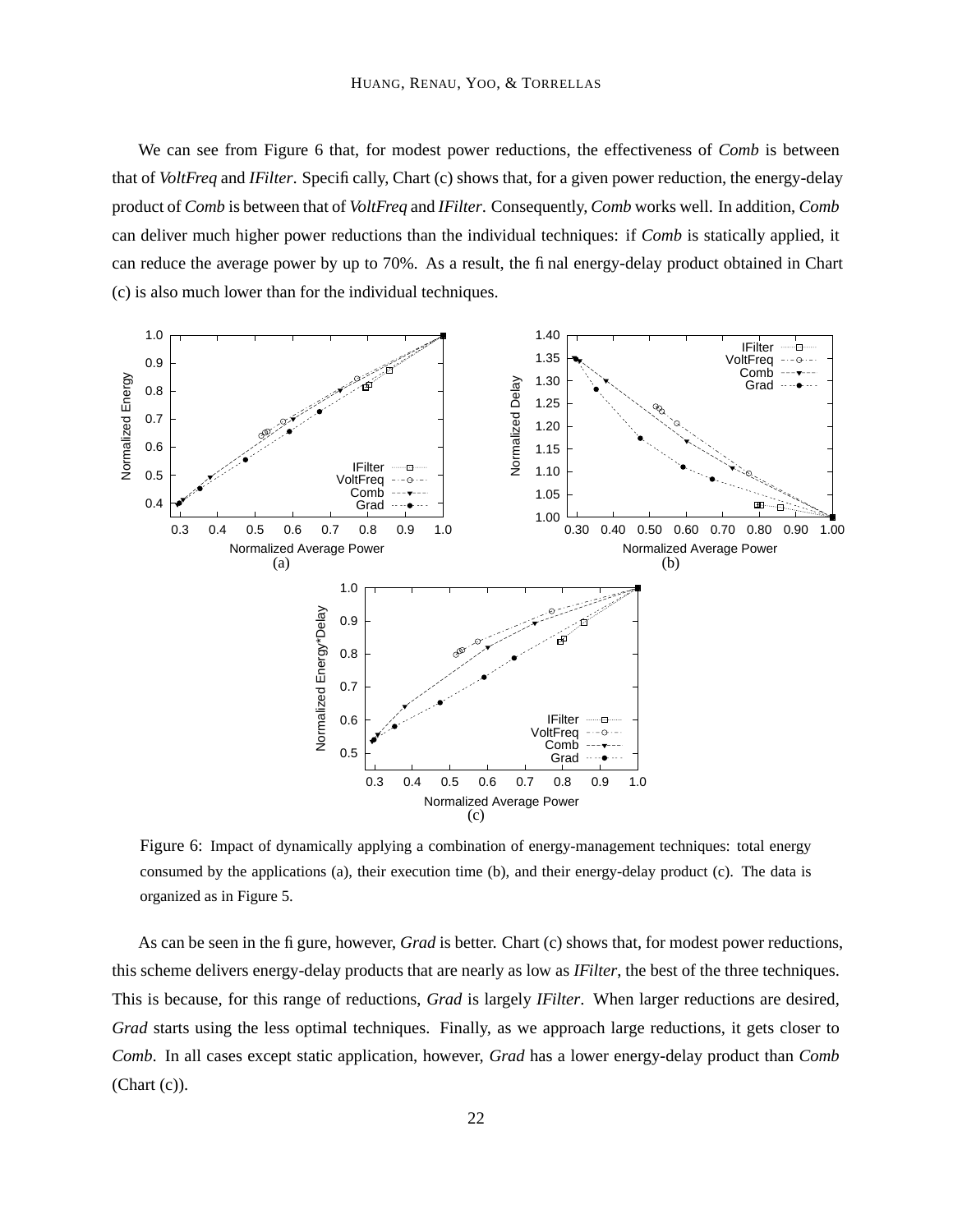These results form the rationale behind our choice of Thermal and Slack algorithms in Section 2.2: a gradual, priority-ordered application of techniques that reduce the energy-delay product. Consequently, we implement the Slack and Thermal algorithms with *Grad*. In addition, as part of the Thermal algorithm, we keep one additional technique ready for activation in case of a thermal crisis. Such a technique, which must be able to reduce the average power consumed as much as needed, is chosen to be *Sleep*.

#### **Variation Across Applications**

Finally, we note that, although different applications behave differently, the algorithms chosen for our adaptive framework work quite well across all applications. As an example, Figure 7 repeats the energydelay product chart of Figure 6-(c) for two individual applications: *GTree* and *DTree*. These are the two applications that diverge the most from the average.

*GTree* has a low data cache hit rate (Table 4), which causes *SubBank* to have relatively less impact. As a result, the *SubBank* curve (not shown in Figure 7-(a)) would show a higher energy-delay product than the *VoltFreq* curve in Figure 7-(a). This is the reason why the *Comb* curve in the figure shows higher energy-delay products than *VoltFreq* for a range of average power. Overall, however, for high average power reductions, both *Comb* and *Grad* still perform well.

*DTree* has relatively more I-cache misses, which causes *IFilter* to be less effective. This is shown in Figure 7-(b), where the *IFilter* curve has high energy-delay products. As a result, Figure 7-(b) shows that both *Comb* and *Grad* deliver poor energy-delay products for small average power reduction. However, for high average power reductions, both *Comb* and *Grad* still perform well.

Overall, therefore, we conclude that our *Grad* algorithm is effective: it reduces the energy-delay product significantly, while enabling large reductions in average power in the process.

# **4.2 Evaluating the Thermal Algorithm**

The goal of the Thermal algorithm is to keep the temperature of the chip lower than *MaxTemp*, while minimizing any resulting application slowdown. In addition, under no condition should the temperature surpass *CrisisTemp*. As indicated before, we use *Grad* and, if *CrisisTemp* is reached, we activate *Sleep*. We call the resulting scheme *Grad+Sleep*.

To show that *Grad+Sleep* is effective, we demonstrate that, given different *MaxTemp* temperature limits, it effectively keeps the chip temperature below *MaxTemp* practically all the time, while slowing down the execution only modestly. Recall that, as stated in Section 3.4, we use  $Power^*$  as a proxy for temperature.

In Figure 8, we show the results of applying *Grad+Sleep* under different  $Power^*$  limits. These limits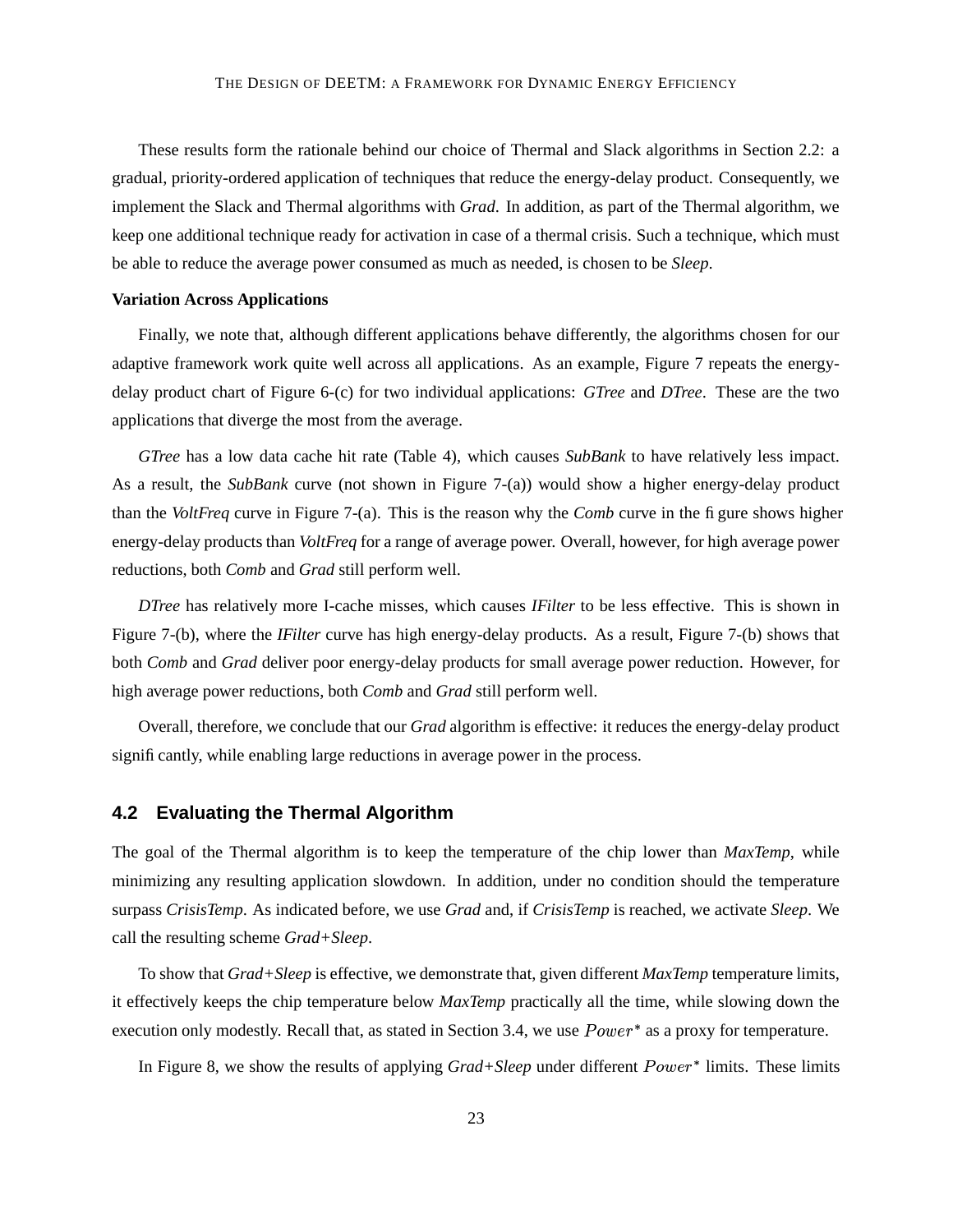

Figure 7: Impact of dynamically applying a combination of energy-management techniques to the *GTree* (a) and *DTree* (b) applications.

are proxies for *MaxTemp*. For each application, the limits considered are  $1.2 \times P_{orig}$ ,  $1.0 \times P_{orig}$ ,  $0.8 \times P_{orig}$ , and  $0.6 \times P_{orig}$ , where  $P_{orig}$  is the original average power of the application (last column of Table 4). To get an idea of the absolute values of these limits, if we average them out across all the applications, we get 12.5, 10.4, 8.3, and 6.3W, respectively. The crisis  $Power^*$  is set sufficiently high such that it is never reached. As usual, the data is normalized to the original conditions of the application and then averaged out across all applications.



Figure 8: Impact of enforcing different  $Power^*$  limits in the chip: fraction of thermal macrocycles over the  $Power^*$  limit (a) and resulting execution time of the applications (b).

Figure 8-(a) shows the fraction of thermal macrocycles where  $Power^*$  is above the limit before we activate our framework (*Original*) and after (*Grad+Sleep*). The chart shows that, irrespective of how low we set the limit to, our framework keeps  $Power^*$  below it for practically all the time. This is true even after setting the limit to 0.6 times the average power in the chip before activating the framework, which is the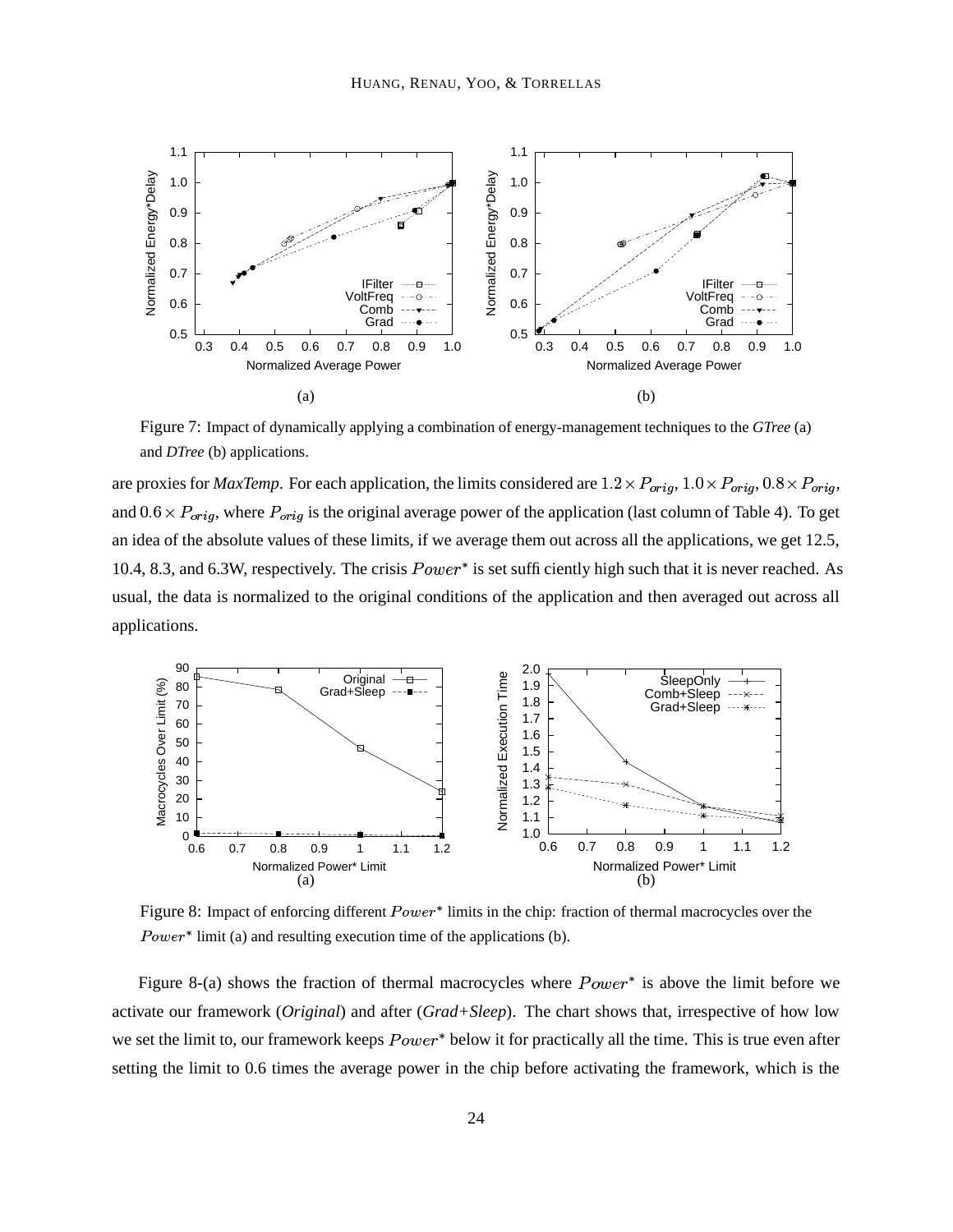leftmost point of the chart. Such a limit places 85% of the *Original* macrocycles over the limit.

Figure 8-(b) shows the resulting execution time of the applications after activating the framework. If we focus on the *Grad+Sleep* curve, we see that, for modest limits, the scheme induces minimal slowdowns. For example, after setting the limit to 1.2 times the original average power, our framework only slows down the applications, on average, by 8%.

Overall, from the previous two discussions, we see that the goal of the Thermal algorithm is realized. For comparison purposes, however, Figure 8-(b) also shows the impact of using less efficient schemes. *Comb+Sleep* uses *Comb* instead of *Grad. SleepOnly* simply uses the *Sleep* technique when *Power*<sup>\*</sup> surpasses the limit. More specifically, when a thermal macrocycle records a  $Power^*$  higher than the limit, the fraction of non-sleeping cycles in the next macrocycle is decreased proportionally to how much  $Power^*$ was over the limit. This scheme is, therefore, self-regulating. From the figure, we see that such schemes induce higher slowdowns than *Grad+Sleep. SleepOnly* is especially inefficient for relatively low  $Power^*$ limits. However, it works well for the highest limit because it is being applied in a fine-grained manner.

# **4.3 Evaluating the Slack Algorithm**

The goal of the Slack algorithm is to save as much energy as possible without extending the execution of the application beyond a given tolerable slack. As indicated before, we implement the algorithm with *Grad*. To show that our framework is effective, we demonstrate that, given different slack sizes, *Grad* delivers large energy savings without slowing down the job noticeably more than tolerable.

In Figure 9, the framework is tested with different slack sizes, specified as a percentage of the original execution time of the application. As usual, the data is normalized to the original conditions of the application and then averaged out across all applications.

Figure 9-(a) shows the resulting energy consumed by the applications for different slack sizes. The chart shows that *Grad* delivers large energy savings by exploiting even small slacks. For example, if the applications are allowed to exploit a 10% slack, they consume only 60% of the original energy; if they are given a 30% slack, they consume only 40%.

To put the effectiveness of *Grad* in perspective, the chart also shows the curves for  $E \times D = constant$ and  $E \times D^2 = constant$ . As a reference, the voltage-frequency scaling technique [3, 4] often falls in between the  $E \times D$  and  $E \times D^2$  curves. Indeed, if the scaling of voltage and frequency is linear, since energy is proportional to the square of the voltage and delay is inversely proportional to the frequency,  $E \times D^2$  remains constant. In practice, the scaling deviates from linear behavior and we move toward the  $E \times D$  curve. Overall, from the distance between these curves and *Grad*, we can see that our framework is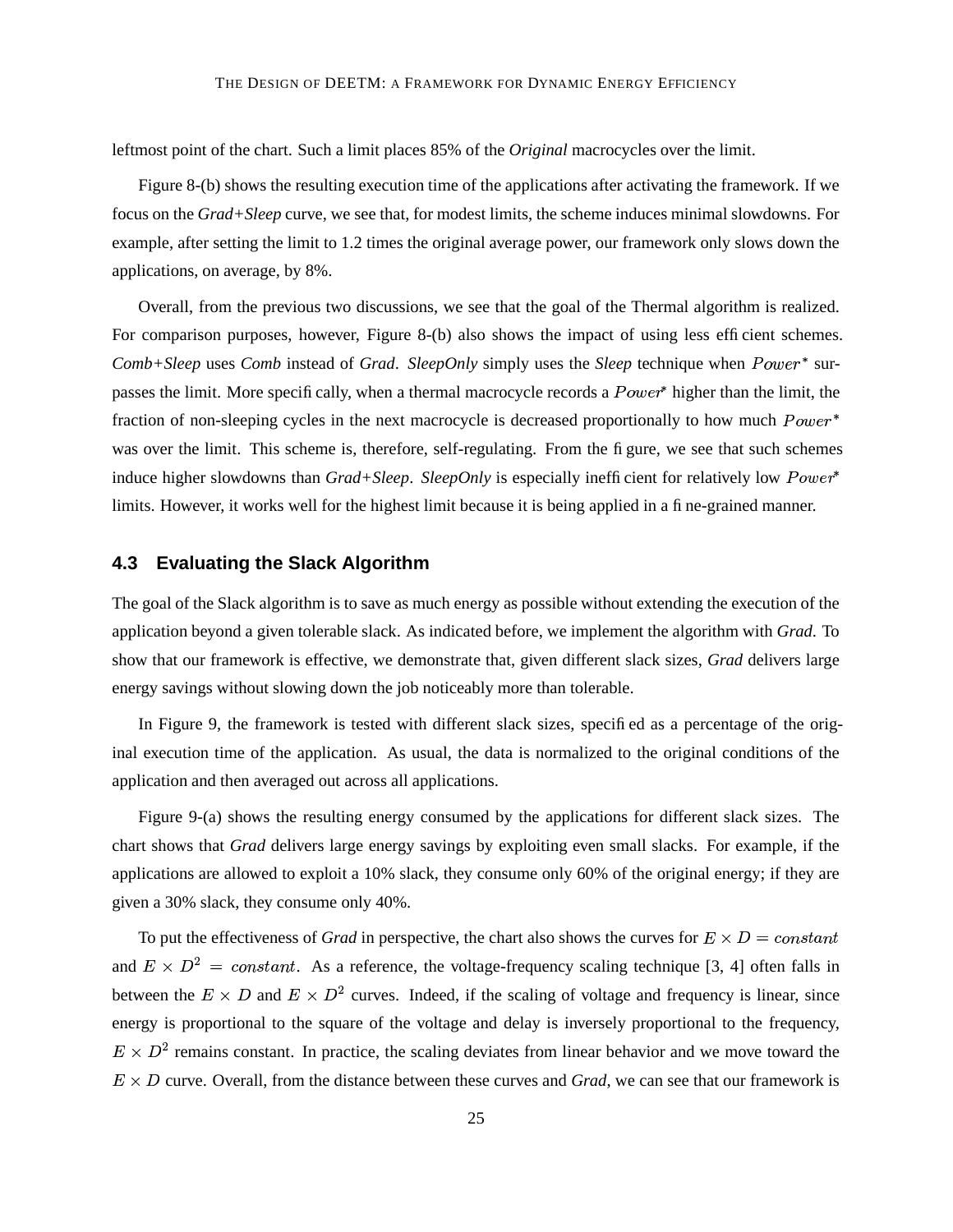very effective, especially with small slacks.

Figure 9-(b) shows the fraction of the tolerable slack that is used up by our framework. We see that, for modest-sized slacks, *Grad* tends to deviate little from using the maximum tolerable slack. Any under- or over-utilization is limited to about 2% of the slack. As the slack increases over 35% of the execution time, the applications cannot use it all, even when all the techniques in *Grad* are in full operation. As a result, part of the slack is wasted. Overall, we see that the goal of the Slack algorithm is realized: *Grad* delivers large energy reductions by exploiting even small slacks.



Figure 9: Effect of exploiting different execution slacks: resulting energy consumed by the applications (a) and fraction of the slack that is used up (b).

To gain insight into any possible improvements over *Grad*, Figures 9-(a) and 9-(b) also show the behavior of an ideal scheme that we call *Oracle*. At any given microcycle in the execution, *Oracle* applies the combination of *IFilter*, *SubBank*, and *VoltFreq* that best furthers the goal of the Slack algorithm. Since *Oracle* is based on perfect knowledge of the future, it should have, for a given slack, the lowest energy curve in Chart (a). In some cases, however, *Grad* reduces the energy slightly more than *Oracle*. This is because *Grad* sometimes goes slightly over the tolerable slack (in Chart (b)) due to imperfect prediction of the future. Overall, however, the charts show that there is not much difference between the *Oracle* and *Grad* curves, which suggests that *Grad* is very competitive.

# **5 RELATED WORK**

Of all the techniques and systems listed in Section 1, the work most related to ours is the one on dynamic systems for chip-level energy management. These systems can be classified into three groups. The first one targets temperature control, for example through context switching to jobs that consume less power [5] or through speculation control [7]. The second group targets energy efficiency without compromising perfor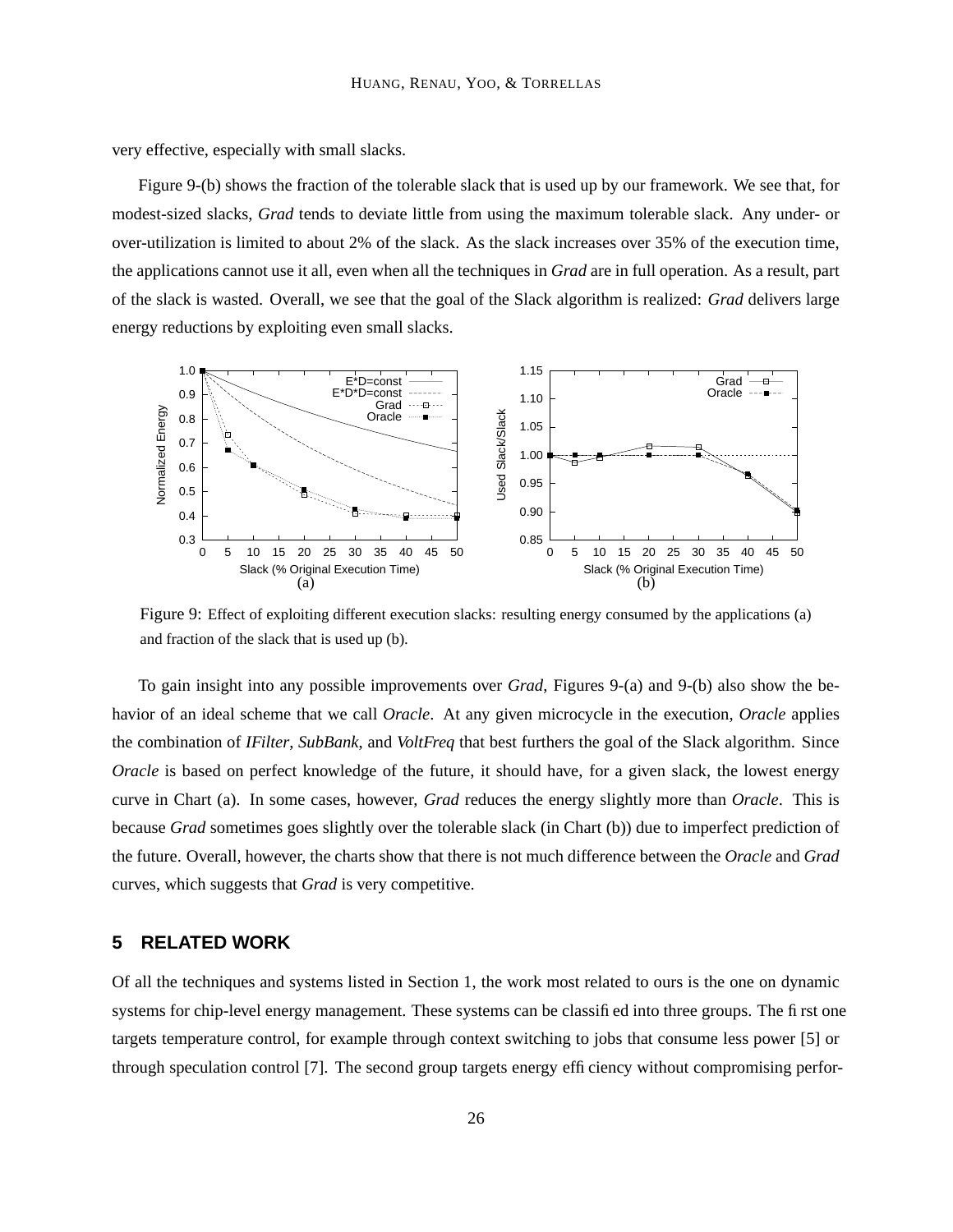mance, for instance through speculation control [8] or through reconfigurability [6]. A final group targets energy efficiency by exploiting slack and, therefore, slowing down the system. This is done, for example, through voltage and frequency scaling [1] or through switching to less aggressive instruction issue and speculation support [16]. Our work is different in two ways: we target both energy efficiency and temperature control, and we combine many techniques in a unified dynamic framework.

Recently, dynamic application of voltage and frequency scaling or various sleep modes have become popular among microprocessors [3, 4].

A related approach is that of ACPI (Advanced Configuration and Power Interface), an open industry specification that defines an interface for the OS to activate low-power modes [31]. Our work differs from ACPI in two ways. First, in ACPI, any decision and control of power modes is done by the OS. In our framework, the decision and control is best done with a combination of software and hardware, which enables finer-grained energy management. Second, current ACPI releases are only concerned with various sleeping modes, while we combine techniques that trade energy for performance.

ACPI and other OS-driven approaches have been used at the system level to save energy dynamically. For example, it is feasible to save energy by dynamically shutting down unused modules of the system like hard disks or the LAN [18]. Alternatively, the savings can come from dynamically reducing the quality of service to the application [32].

# **6 CONCLUSIONS AND FUTURE WORK**

To address the problem of high energy consumption in current and upcoming chips, several schemes for dynamic energy management have recently been proposed. However, such schemes are still relatively limited and, in addition, tend to tackle only one of the two aspects of energy management: either energy efficiency or temperature control. To address these limitations, this paper has proposed a framework for Dynamic Energy Efficiency and Temperature Management (DEETM). The framework addresses the two aspects of energy management in a unified form. In addition, it combines a suite of energy-management techniques that can be activated individually or in groups according to a given policy.

The evaluation has shown that our framework is very effective, especially when the tolerable slowdowns are modest and the temperature limits are not too low. In these scenarios, dynamic application of the most fitting techniques in the suite is most cost-effective: temperature limits are enforced with small slowdowns and large energy savings are delivered by exploiting small slacks. For example, the framework delivers a 40% energy reduction with a 10% application slowdown. Overall, we feel that it makes sense for future advanced chips to include a DEETM framework like ours that combines multiple techniques.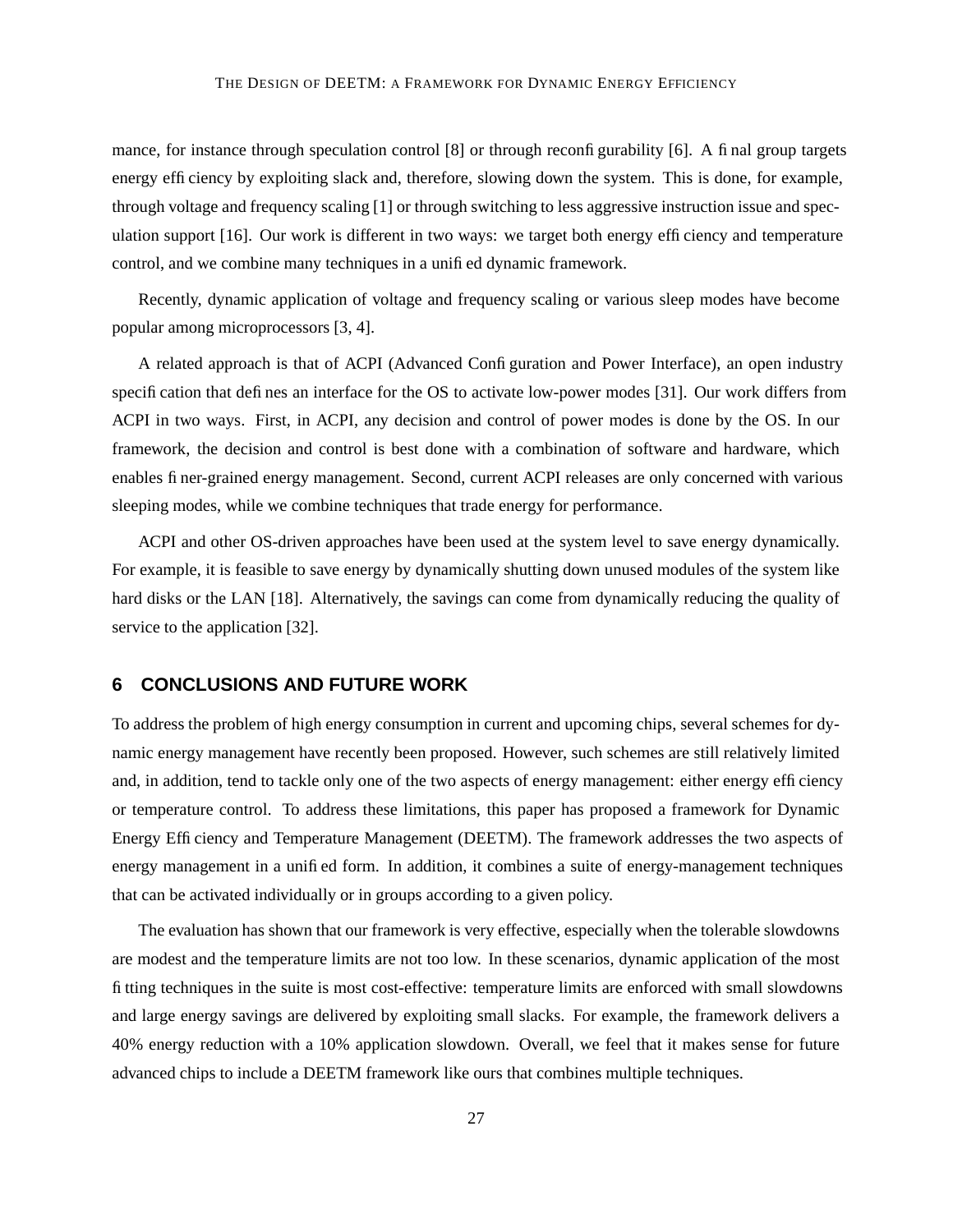As part of our ongoing work, we are trying to improve our DEETM framework by adding more techniques to it. We can then quantify the complementarity of and the overlap between different techniques.

Another approach that we are exploring is the potential of profiling. We can profile an application and, depending on what are its main energy and performance bottlenecks, tailor the activation of the techniques. Finally, we are examining how to tailor the framework for different classes of chips, namely high-end microprocessors, chip multiprocessors, and different types of systems on a chip.

# **REFERENCES**

- [1] T. Pering, T. Burd, and R. Brodersen, "The Simulation and Evaluation of Dynamic Voltage Scaling Algorithms," in *International Symposium on Low Power Electronics and Design*, pp. 76–81, August 1998.
- [2] H. Sanchez, B. Kuttanna, T. Olson, M. Alexander, G. Gerosa, R. Philip, and J. Alvarez, "Thermal Management System for High Performance PowerPC Microprocessors," in *IEEE Computer Society International Conference*, pp. 325–330, February 1997.
- [3] T. Halfhill, "Transmeta Breaks x86 Low-Power Barrier," *Microprocessor Report*, vol. 14, pp. 1,9–18, February 2000.
- [4] Intel, *Pentium III Processor Mobile Module: Mobile Module Connector 2 (MMC-2) Featuring Intel SpeedStep Technology*, 2000.
- [5] E. Rohou and M. Smith, "Dynamically Managing Processor Temperature and Power," in *2nd Workshop on Feedback-Directed Optimization*, November 1999.
- [6] D. Albonesi, "Dynamic IPC/Clock Rate Optimization," in *International Symposium on Computer Architecture*, pp. 282–292, July 1998.
- [7] D. Brooks and M. Martonosi, "Adaptive Thermal Management for High-Performance Microprocessors," in *Workshop on Complexity Effective Design*, June 2000.
- [8] S. Manne, A. Klauser, and D. Grunwald, "Pipeline Gating: Speculation Control for Energy Reduction," in *International Symposium on Computer Architecture*, pp. 132–141, July 1998.
- [9] R. Gonzalez and M. Horowitz, "Energy Dissipation In General Purpose Microprocessors," *IEEE Journal on Solid-State Circuits*, vol. 31, pp. 1277–1284, September 1996.
- [10] K. Itoh, "Low Power Memory Design," in *Low Power Design Methodologies*, pp. 201–251, Kluwer Academic Publisher, 1996.
- [11] N. Vijaykrishnan, M. Kandemir, M. J. Irwin, H. S. Kim, and W. Ye, "Energy-Driven Integrated Hardware-Software Optimizations Using SimplePower," in *International Symposium on Computer Architecture*, pp. 95– 106, June 2000.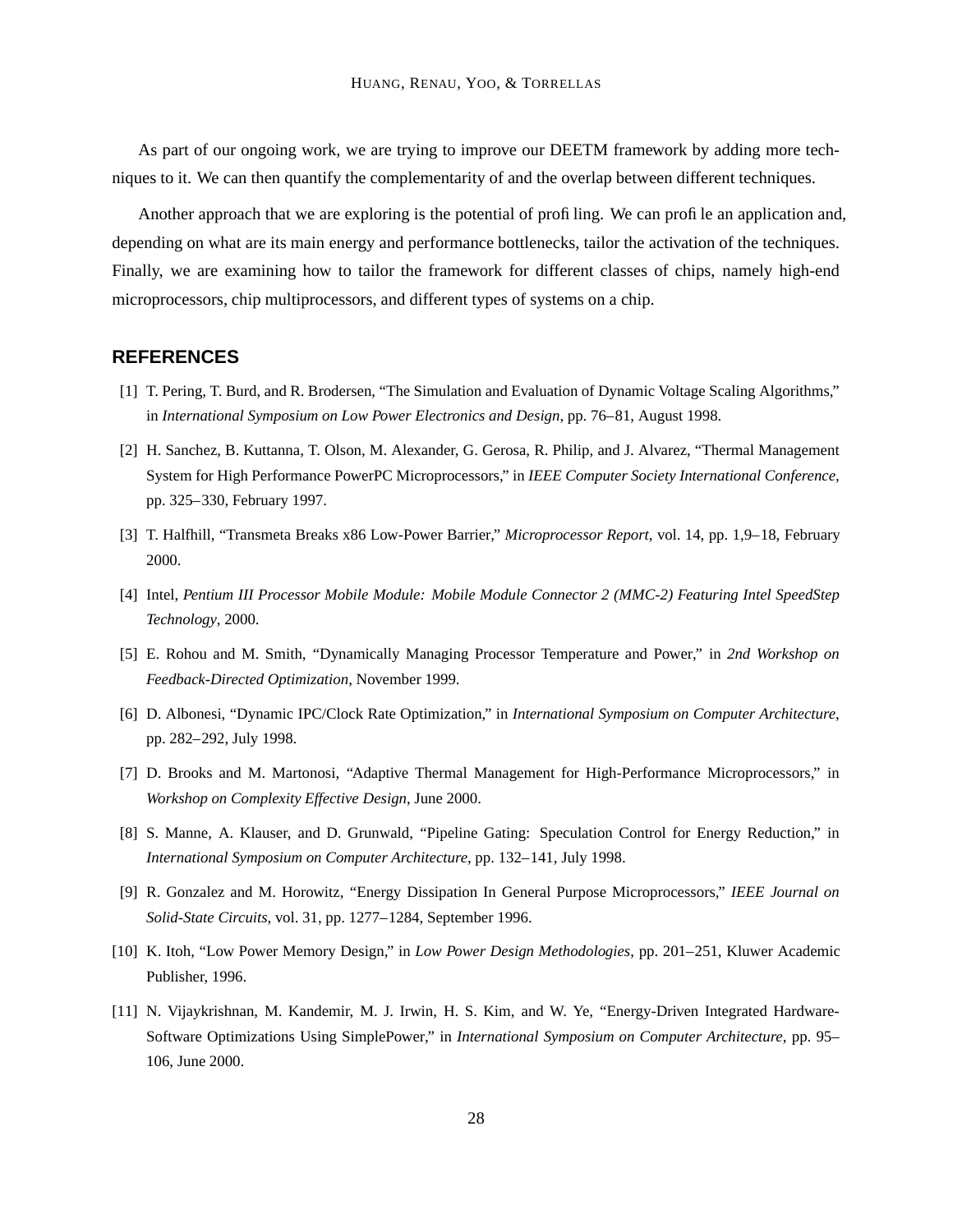- [12] K. Ghose and M. Kamble, "Reducing Power in Superscalar Processor Caches Using Subbanking, Multiple Line Buffers and Bit-Line Segmentation," in *International Symposium on Low Power Electronics and Design*, pp. 70– 75, August 1999.
- [13] C.-L. Su and A. Despain, "Cache Design Trade-offs for Power and Performance Optimization: A Case Study," in *International Symposium on Low Power Electronics and Design*, pp. 63–68, April 1995.
- [14] J. Kin, M. Gupta, and W. Mangione-Smith, "The Filter Cache: An Energy Efficient Memory Structure," *International Symposium on Microarchitecture*, pp. 184–193, December 1997.
- [15] T. Juan, T. Lang, and J. Navarro, "Reducing TLB Power Requirements," in *International Symposium on Low Power Electronics and Design*, pp. 196–201, August 1997.
- [16] S. Ghiasi, J. Casmira, and D. Grunwald, "Using IPC Variation in Workloads with Externally Specified Rates to Reduce Power Consumption," in *Workshop on Complexity-Effective Design*, June 2000.
- [17] C.-H. Tsai, *Temperature-Aware VLSI Design and Analysis*. PhD thesis, Department of Electrical and Computer Engineering, University of Illinois at Urbana-Champaign, May 2000.
- [18] L. Benini, A. Bogliolo, S. Cavallucci, and B. Ricco, "Monitoring System Activity for OS-Directed Dynamic Power Management," in *International Symposium on Low Power Electronics and Design*, pp. 185–190, August 1998.
- [19] K. Itoh, "An Experimental 1Mb DRAM with On-Chip Voltage Limiter," in *ISSCC Digest of Technical Papers*, pp. 84–85, February 1981.
- [20] S.-M. Yoo, J. Renau, M. Huang, and J. Torrellas, "FlexRAM Architecture Design Parameters," Tech. Rep. CSRD-1584, Department of Computer Science, University of Illinois at Urbana-Champaign, October 2000. http://iacoma.cs.uiuc.edu/fexram/publications.html.
- [21] J. Veenstra and R. Fowler, "MINT: A Front End for Efficient Simulation of Shared-Memory Multiprocessors," in *Second International Workshop on Modeling, Analysis, and Simulation of Computer and Telecommunication Systems*, pp. 201–207, January 1994.
- [22] V. Krishnan and J. Torrellas, "An Execution-Driven Framework for Fast and Accurate Simulation of Superscalar Processors," in *International Conference on Parallel Architectures and Compilation Techniques*, pp. 286–293, October 1998.
- [23] IBM Microelectronics, "Blue Logic SA-27E ASIC." http://www.chips.ibm.com/news/1999/sa27e, February 1999.
- [24] Y. Kang, W. Huang, S. Yoo, D. Keen, Z. Ge, V. Lam, P. Pattnaik, and J. Torrellas, "FlexRAM: Toward an Advanced Intelligent Memory System," in *International Conference on Computer Design*, pp. 192–201, October 1999.
- [25] J. Alvarez, H. Sanchez, G. Gerosa, and R. Countryman, "A Wide-Bandwidth Low-Voltage PLL for PowerPC Microprocessors," *IEEE Journal on Solid-State Circuits*, vol. 30, pp. 383–391, April 1995.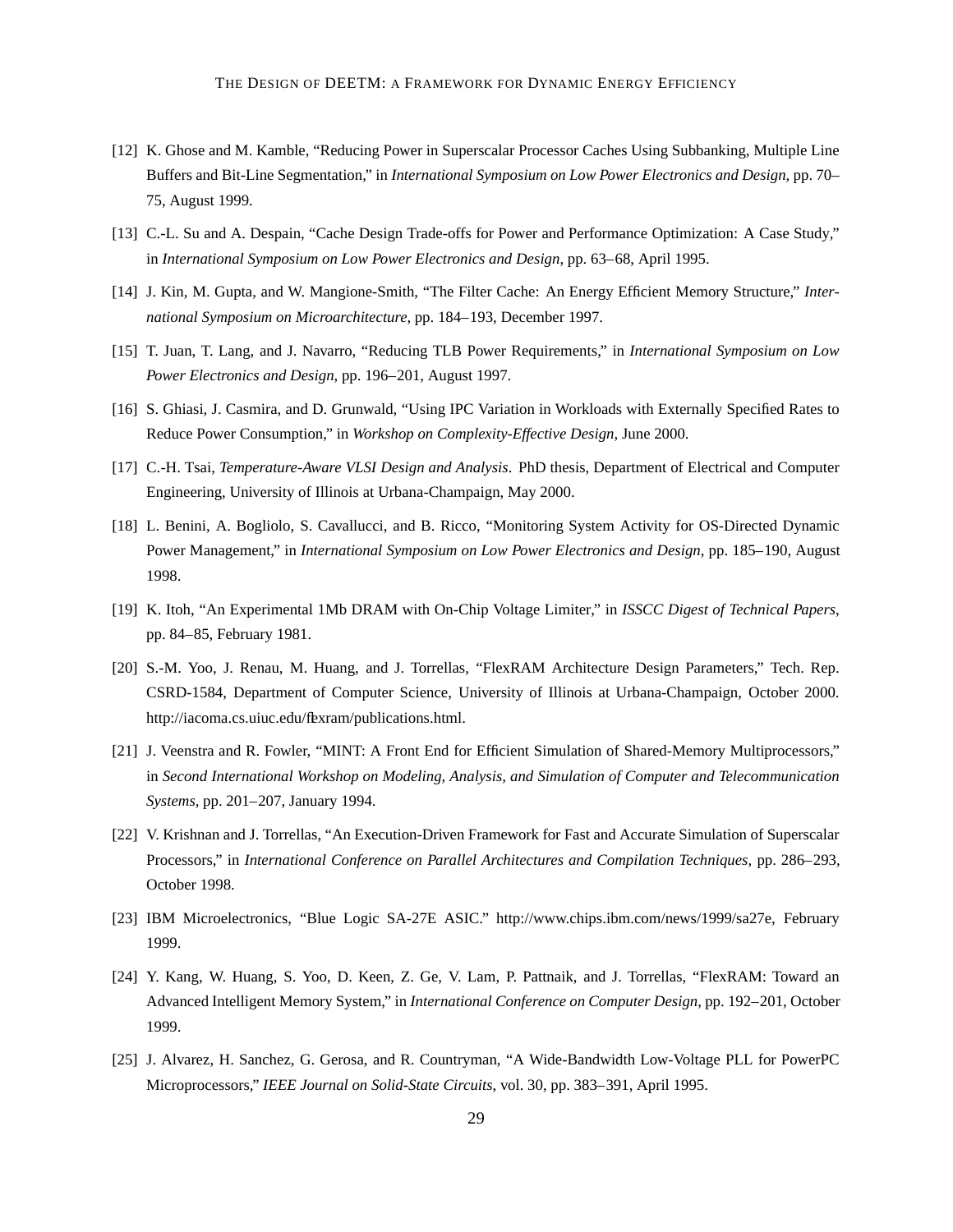- [26] M. Kamble and K. Ghose, "Analytical Energy Dissipation Models for Low Power Caches," in *International Symposium on Low Power Electronics and Design*, pp. 143–148, August 1997.
- [27] J. Montanaro, R. Witek, K. Anne, A. Black, E. Cooper, D. Dobberpuhl, P. Donahue, J. Eno, W. Hoeppner, D. Kruckemyer, T. Lee, P. Lin, L. Madden, D. Murray, M. Pearce, S. Santhanam, K. Snyder, R. Stehpany, and S. Thierauf, "A 160-MHz, 32-b, 0.5-W CMOS RISC Microprocessor," *IEEE Journal Solid State Circuits*, vol. 31, pp. 1703–1714, November 1996.
- [28] S. Wilton and N. Jouppi, "CACTI: An Enhanced Cache Access and Cycle Time Model," *IEEE Journal on Solid-State Circuits*, vol. 31, pp. 677–688, May 1996.
- [29] N. Yeung, Y. Sutu, T. Su, E. Pak, C. Chao, S. Akki, D. Yau, and R. Lodenquai, "The Design of a 55SPECint92 RISC Processor under 2W," *ISSCC Digest of Technical Papers*, pp. 206–207, February 1994.
- [30] S. Sidiropoulos and M. Horowitz, "A Semidigital Dual Delay-Locked Loop," *IEEE Journal on Solid-state Circuits*, vol. 32, pp. 1683–1692, November 1997.
- [31] Intel, Microsoft and Toshiba, *Advanced Configuration and Power Interface Specification*, 1999.
- [32] J. Flinn and M. Satyanarayanan, "Energy-Aware Adaptation for Mobile Applications," in *Symposium on Operating Systems Principles*, pp. 48–63, December 1999.
- [33] J. Quinlan, *C4.5 - Programs for Machine Learning*. Morgan Kaufmann, 1993.
- [34] R. Lawrence, G. Almasi, and H. Rushmeier, "A Scalable Parallel Algorithm for Self-Organizing Maps with Applications to Sparse Data Mining Problems," tech. rep., IBM, January 1998.
- [35] S. Altschul, W. Gish, W. Miller, E. Myers, and D. Lipman, "Basic Local Alignment Search Tool," *Journal of Molecular Biology*, vol. 215, pp. 403–410, October 1990.
- [36] Y. Fisher, *Fractal Image Compression: Theory and Application*. Springer Verlag, 1995.

# **APPENDIX A: APPLICATIONS USED**

This appendix describes the applications used. In the following, we use P.Mem to refer to the on-chip controller in the FlexRAM chip that executes the serial sections of the applications. More information on the applications can be found in [24].

*GTree* is a data mining application that generates a decision tree given a collection of records that we want to classify [33]. The records are distributed across the processors. The P.Mem decides what attributes to use to split the tree and tells the processors what branch they should examine. The processors process their records.

*DTree* uses the tree generated in *GTree* to classify a database of records [33]. Each processor has a copy of the decision tree and a portion of the database. Each processor processes its local records sequentially. At the end of the execution, the results are accumulated by P.Mem.